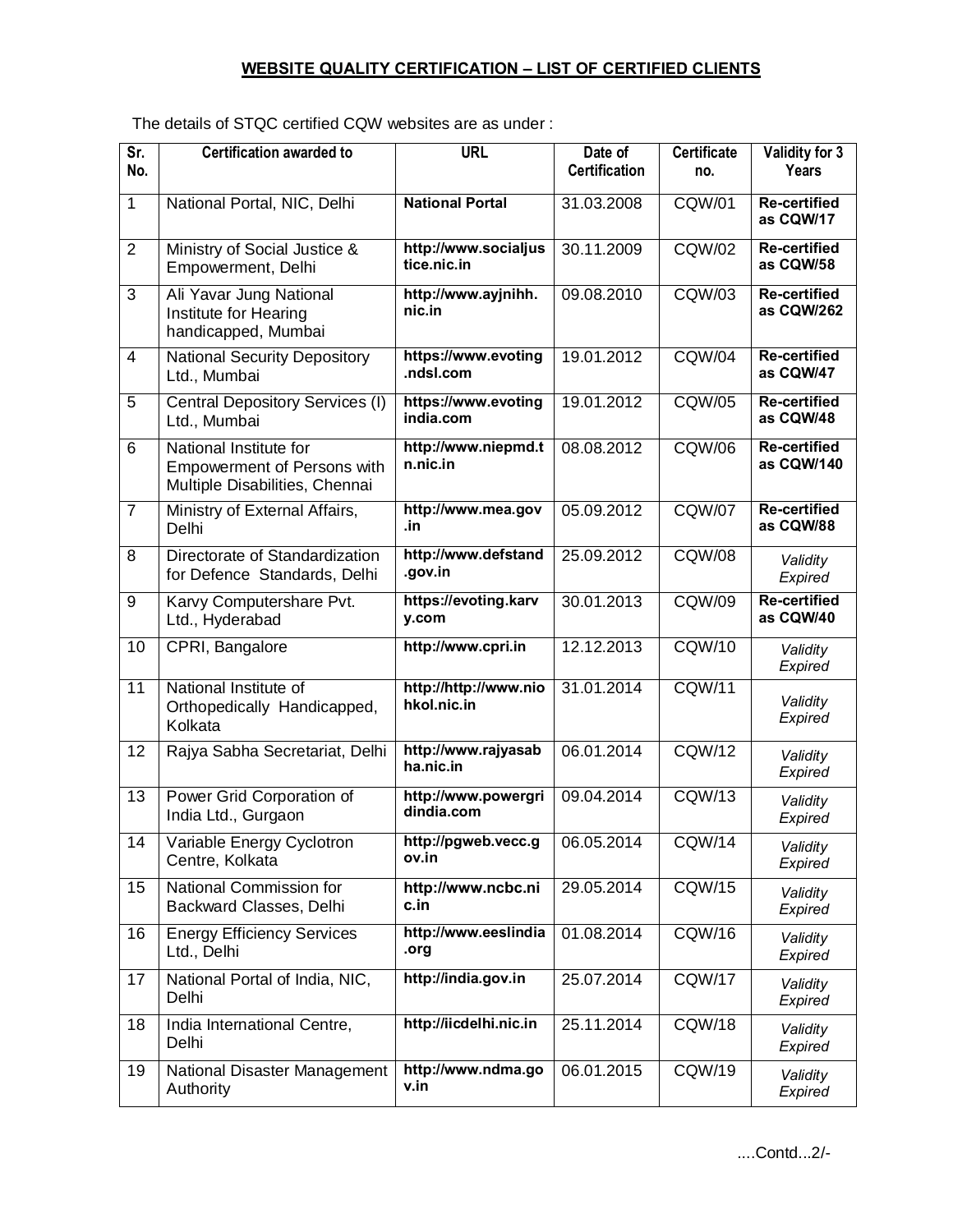| Sr.<br>No.      | <b>Certification awarded to</b>                                                    | <b>URL</b>                                   | Date of<br><b>Certification</b> | <b>Certificate</b><br>no. | Validity for 3<br>Years           |
|-----------------|------------------------------------------------------------------------------------|----------------------------------------------|---------------------------------|---------------------------|-----------------------------------|
| 20              | Sports Authority of India                                                          | http://www.sportsau<br>thorityofindia.nic.in | 06.01.2015                      | <b>CQW/20</b>             | Validity<br>Expired               |
| $\overline{21}$ | <b>Cabinet Secretariat</b>                                                         | http://www.cabsec.n<br>ic.in                 | 07.01.2015                      | <b>CQW/21</b>             | <b>Re-certified</b><br>as CQW/259 |
| 22              | O/o Development<br><b>Commissioner for Handlooms</b>                               | http://www.handloo<br>ms.nic.in              | 05.02.2015                      | <b>CQW/22</b>             | Validity<br>Expired               |
| 23              | Ministry of Parliamentary<br><b>Affairs</b>                                        | http://www.mpa.gov<br>.in                    | 11.02.2015                      | <b>CQW/23</b>             | Validity<br>Expired               |
| 24              | <b>National Informatics Centre</b><br>(NIC)                                        | http://www.nic.in                            | 16.06.2015                      | CQW/24                    | Validity<br>Expired               |
| 25              | Wireless Planning &<br>Coordination Wing, DOT                                      | http://www.wpc.gov.<br>in                    | 19.06.2015                      | <b>CQW/25</b>             | Validity<br>Expired               |
| $\overline{26}$ | Hon'ble President of India                                                         | http://www.presiden<br>tofindia.nic.in       | 21.05.2015                      | <b>CQW/26</b>             | Validity<br>Expired               |
| 27              | Pandit Dendayal Upadhyay<br>Institute for the Physically<br>Handicapped, New Delhi | http://www.iphnewd<br>elhi.in                | 19.06.2015                      | <b>CQW/27</b>             | Validity<br>Expired               |
| 28              | Haryana Electricity Regulatory<br>Authority                                        | http://www.herc.gov<br>.in                   | 28.09.2015                      | <b>CQW/28</b>             | Validity<br>Expired               |
| 29              | Department of Electronics & IT                                                     | http://www.deity.go<br>v.in                  | 02.07.2015                      | <b>CQW/29</b>             | Validity<br>Expired               |
| 30              | <b>Mobile Sewa Website</b>                                                         | https://apps.mgov.g<br>ov.in                 | 02.07.2015                      | <b>CQW/30</b>             | Validity<br>Expired               |
| 31              | <b>Mobile Sewa Website</b>                                                         | https://mgov.gov.in                          | 02.07.2015                      | <b>CQW/31</b>             | Validity<br>Expired               |
| 32              | Mobile Sewa Website                                                                | https://services.mg<br>ov.gov.in             | 02.07.2015                      | CQW/32                    | Validity<br>Expired               |
| $\overline{33}$ | Ministry of Earth Sciences                                                         | http://www.moes.go<br>v.in                   | 04.01.2016                      | CQW/33                    | Validity<br>Expired               |
| 34              | Director General of<br><b>Employment &amp; Training</b>                            | http://www.dget.nic.<br>in.                  | 19.11.2015                      | CQW/36                    | Validity<br>Expired               |
| 35              | Nehru Memorial Museum &<br>Library                                                 | http://www.nehrume<br>morial.nic.in          | 26.10.2015                      | CQW/35                    | Validity<br>Expired               |
| 36              | Ministry of Human Resource<br>Development                                          | http://www.mhrd.go<br>v.in                   | 23.11.2015                      | CQW/34                    | Validity<br>Expired               |
| 37              | Hon'ble Minister of Human<br>Resource Development                                  | http://hrm.mhrd.gov<br>.in                   | 23.11.2015                      | <b>CQW/37</b>             | Validity<br>Expired               |
| 38              | <b>STQC Directorate</b>                                                            | http://www.stqc.gov<br>.in                   | 04.01.2016                      | <b>CQW/38</b>             | Validity<br>Expired               |
| 39              | Karvy Computershare Private<br>Limited                                             | https:evoting.karvy.<br>com/instapoll        | 19.01.2016                      | CQW/39                    | <b>Re-certified</b><br>as CQW/199 |

....Contd...3/-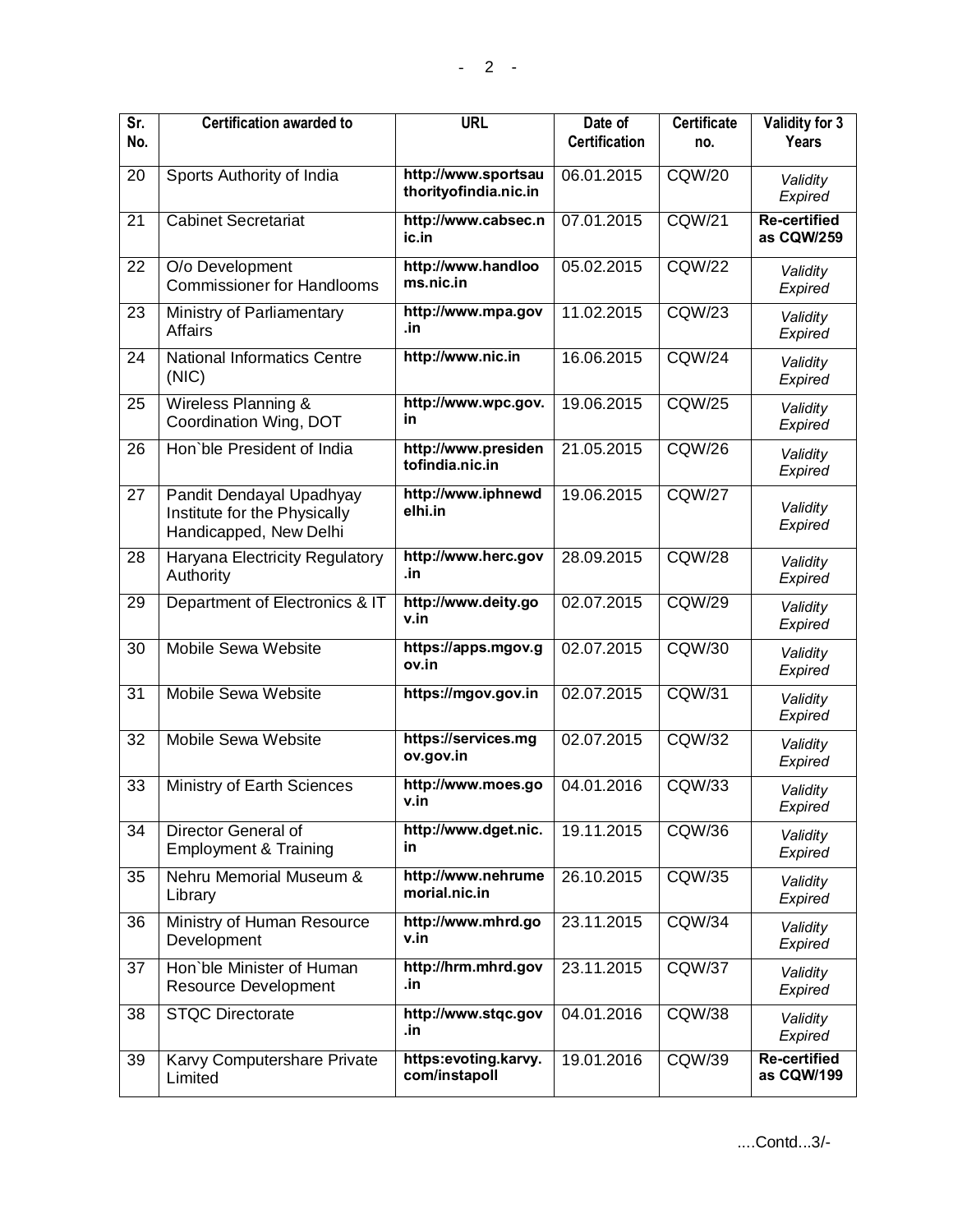| Sr.<br>No. | <b>Certification awarded to</b>                                                      | <b>URL</b>                          | Date of<br><b>Certification</b> | <b>Certificate</b><br>no. | Validity for 3<br>Years           |
|------------|--------------------------------------------------------------------------------------|-------------------------------------|---------------------------------|---------------------------|-----------------------------------|
| 40         | Karvy Computershare Private<br>Limited                                               | https:evoting.karvy.<br>com         | 19.01.2016                      | <b>CQW/40</b>             | <b>Re-certified</b><br>as CQW/198 |
| 41         | Department of Heavy<br>industries                                                    | http://www.dhi.nic.<br>in           | 19.01.2016                      | <b>CQW/41</b>             | Validity<br>Expired               |
| 42         | Department of Empowerment<br>of Persons with Disabilities                            | http://disabilityaffair<br>s.gov.in | 19.01.2016                      | <b>CQW/42</b>             | Validity<br>Expired               |
| 43         | <b>National informatics Centre</b><br>Services Inc., New Delhi                       | http://www.nicsi.nic.<br>in         | 30.03.2016                      | <b>CQW/43</b>             | Validity<br>Expired               |
| 44         | Ministry of Mines                                                                    | http://mines.gov.in                 | 19.01.2016                      | <b>CQW/44</b>             | Validity<br>Expired               |
| 45         | National Institute of Foundry &<br>Forge Technology, Ranchi                          | http://www.nifft.ac.<br>in          | 07.04.2016                      | <b>CQW/45</b>             | Validity<br>Expired               |
| 46         | Wildlife Institute of India,<br>Dehradun                                             | http://www.wii.gov<br>.in           | 30.03.2016                      | <b>CQW/46</b>             | Validity<br>Expired               |
| 47         | <b>National Securities Depository</b><br>Limited, Mumbai                             | http://evoting.nsdl.<br>com         | 13.05.2016                      | <b>CQW/47</b>             | Validity<br>Expired               |
| 48         | <b>Central Depository</b><br>Services(India) Ltd., Mumbai                            | http://www.evotingin<br>dia.com     | 24.05.2016                      | <b>CQW/48</b>             | Validity<br>Expired               |
| 49         | Delhi Transco Limited,<br>New Delhi                                                  | http://dtl.gov.in                   | 26.05.2016                      | <b>CQW/50</b>             | Validity<br>Expired               |
| 50         | Ministry of Panchayati Raj,<br>New Delhi                                             | http://panchayat.gov<br>.in         | 13.05.2016                      | <b>CQW/51</b>             | Validity<br>Expired               |
| 51         | Ministry of Housing and Urban<br>Poverty Alleviation, New Delhi                      | http://mhupa.gov.in                 | 13.05.2016                      | <b>CQW/52</b>             | Validity<br>Expired               |
| 52         | E.S.I Corporation HQ. Office,<br>New Delhi                                           | http://www.esic.ni<br>c.in          | 16.06.2016                      | CQW/53                    | Validity<br>Expired               |
| 53         | Open Govt. Data (OGD)<br>Platform India, NIC, New Delhi                              | http://www.data.gov.<br>in          | 16.06.2016                      | <b>CQW/54</b>             | Validity<br>Expired               |
| 54         | NTPC School of Business,<br>Noida                                                    | http://www.nsb.ac.<br>in            | 26.07.2016                      | <b>CQW/55</b>             | Validity<br>Expired               |
| 55         | <b>National Informatics Centre</b><br>(NIC), New Delhi                               | http://www.etaal.gov<br>.in         | 26.07.2016                      | <b>CQW/56</b>             | Validity<br>Expired               |
| 56         | National institute of Electronics<br>& Information Technology<br>(NIELIT), New Delhi | http://www.nielit.gov<br>.in        | 08.08.2016                      | <b>CQW/57</b>             | Validity<br>Expired               |
| 57         | Directorate of Hydrocarbons,<br>Noida                                                | http://www.dghindia.<br>gov.in      | 14.09.2016                      | <b>CQW/59</b>             | Validity<br>Expired               |
| 58         | Indian Police in Service of<br>Nation, New Delhi                                     | http://www.police.<br>gov.in        | 14.09.2016                      | CQW/60                    | Validity<br>Expired               |

....Contd...4/-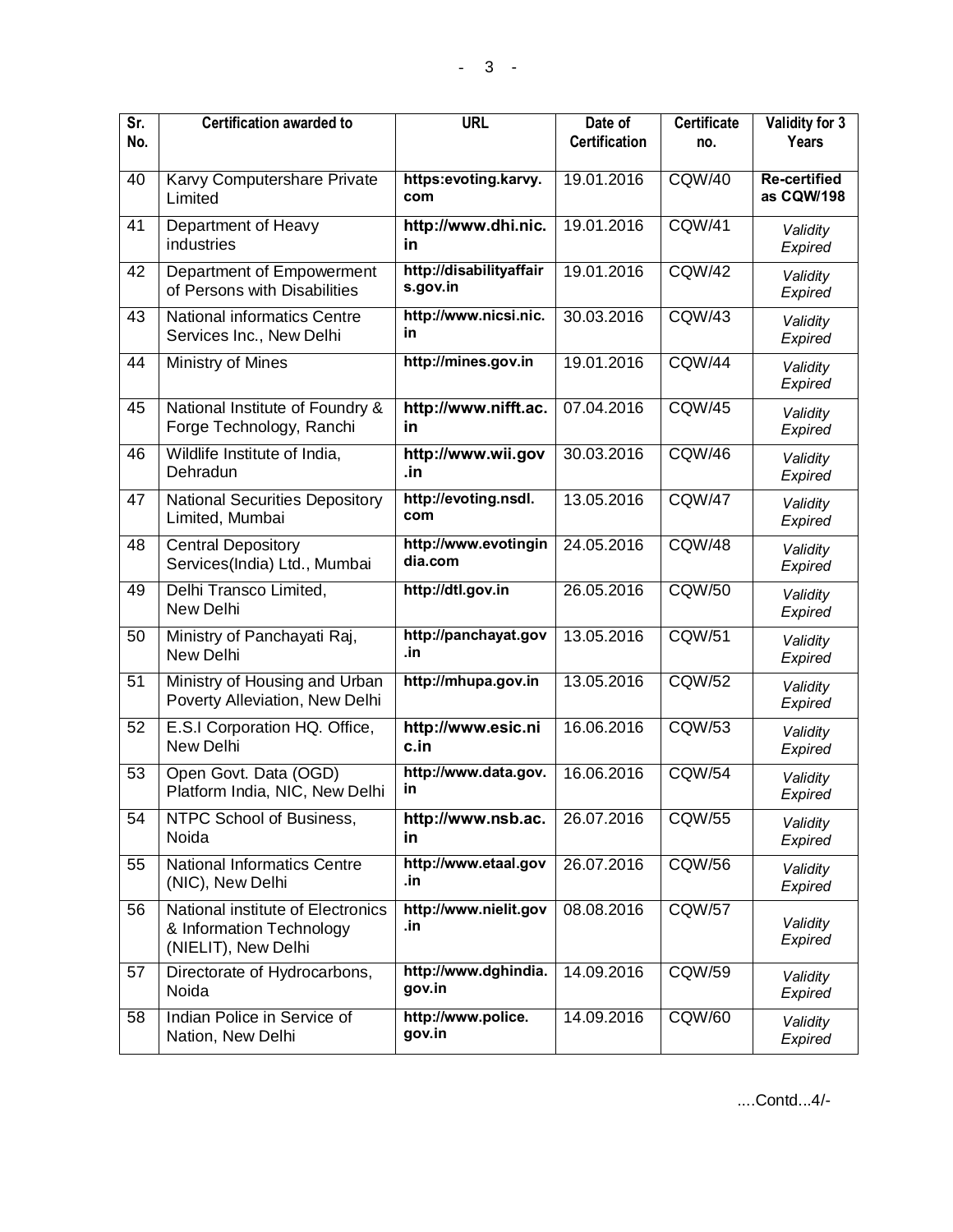| Sr.<br>No.      | <b>Certification awarded to</b>                                                                    | <b>URL</b>                                          | Date of<br><b>Certification</b> | <b>Certificate</b><br>no. | Validity for 3<br>Years |
|-----------------|----------------------------------------------------------------------------------------------------|-----------------------------------------------------|---------------------------------|---------------------------|-------------------------|
| 59              | National Institute of Labour<br>Economics & Development<br>New Delhi                               | http://www.iamindia<br>.gov.in                      | 07.10.2016                      | <b>CQW/66</b>             | Validity<br>Expired     |
| 60              | Joint Electricity Regulation<br>Commission, Gurgaon                                                | http://www.jercuts.<br>gov.in                       | 07.10.2016                      | <b>CQW/67</b>             | Validity<br>Expired     |
| 61              | Central Waqf Council (CWC),<br>New Delhi                                                           | http://www.centralw<br>aqfcouncil.gov.in            | 14.11.2016                      | <b>CQW/68</b>             | Validity<br>Expired     |
| 62              | Profession Tax, Dte. of<br>Commercial Taxes, Govt. of<br>West Bengal, Kolkata                      | http://www.wbprofe<br>ssiontax.gov.in               | 14.11.2016                      | <b>CQW/69</b>             | Validity<br>Expired     |
| 63              | Atomic Minerals Dte. For<br>Exploration & Research (AMD)<br>Hyderabad                              | http://www.amd.gov<br>.in                           | 14.11.2016                      | <b>CQW/70</b>             | Validity<br>Expired     |
| 64              | Income Tax Deptt., e-filing<br>Unit, CPC, Bengaluru                                                | http://www.incomet<br>axindiaefiling.gov.in         | 14.11.2016                      | <b>CQW/71</b>             | Validity<br>Expired     |
| 65              | <b>The National Trust</b><br>New Delhi - 110060                                                    | http://www.thenatio<br>naltrust.gov.in/cont<br>ent/ | 19.12.2016                      | <b>CQW/72</b>             | Validity<br>Expired     |
| 66              | Ministry of Social Justice &<br>Empowerment, New Delhi.                                            | http://www.socialjus<br>tice.nic.in                 | 23.12.2016                      | <b>CQW/58</b>             | Validity<br>Expired     |
| 67              | <b>Airport Economic Regulatory</b><br>Authority of India, New Delhi.                               | http://www.aera.gov<br>.in                          | 18.01.2017                      | <b>CQW/73</b>             | Validity<br>Expired     |
| 68              | <b>Central Council for Research</b><br>in Unani Medicine, N. Delhi.                                | http://www.ccrum.re<br>s.in                         | 20.01.2017                      | <b>CQW/75</b>             | Validity<br>Expired     |
| 69              | Tariff Authority for Major Ports,<br>Mumbai                                                        | http://www.tariffaut<br>hority.gov.in               | 20.01.2017                      | <b>CQW/76</b>             | Validity<br>Expired     |
| 70              | Bureau of Immigration, New<br>Delhi.                                                               | http://www.boi.gov.i<br>n                           | 13.05.2016                      | <b>CQW/49</b>             | Validity<br>Expired     |
| $\overline{71}$ | National Institute for the<br><b>Empowerment of Persons with</b><br>Visual Disabilities, Dehradun. | http://www.nivh.gov<br>.in                          | 02.02.2017                      | <b>CQW/74</b>             | Validity<br>Expired     |
| 72              | Mahila e-Haat, New Delhi                                                                           | http://www.mahilae<br>haat.gov.in                   | 02.02.2017                      | <b>CQW/77</b>             | Validity<br>Expired     |
| 73              | Inter-State Council Secretariat,<br>New Delhi                                                      | http://www.interstat<br>ecouncil.nic.in             | 02.02.2017                      | <b>CQW/78</b>             | Validity<br>Expired     |
| $\overline{74}$ | Department of Science &<br>Technology, New Delhi                                                   | http://www.dst.gov.i<br>n                           | 14.03.2017                      | <b>CQW/79</b>             | Validity<br>Expired     |
| 75              | Indian Coast Guard,<br>New Delhi                                                                   | http://www.indianco<br>astguard.gov.in              | 31.03.2017                      | <b>CQW/80</b>             | Validity<br>Expired     |
| 76              | Indira Gandhi Rashtriya<br>Manav Sangrahalaya, Bhopal                                              | http://www.igrms.go<br>v.in/                        | 13.04.2017                      | <b>CQW/81</b>             | Validity<br>Expired     |

....Contd...5/-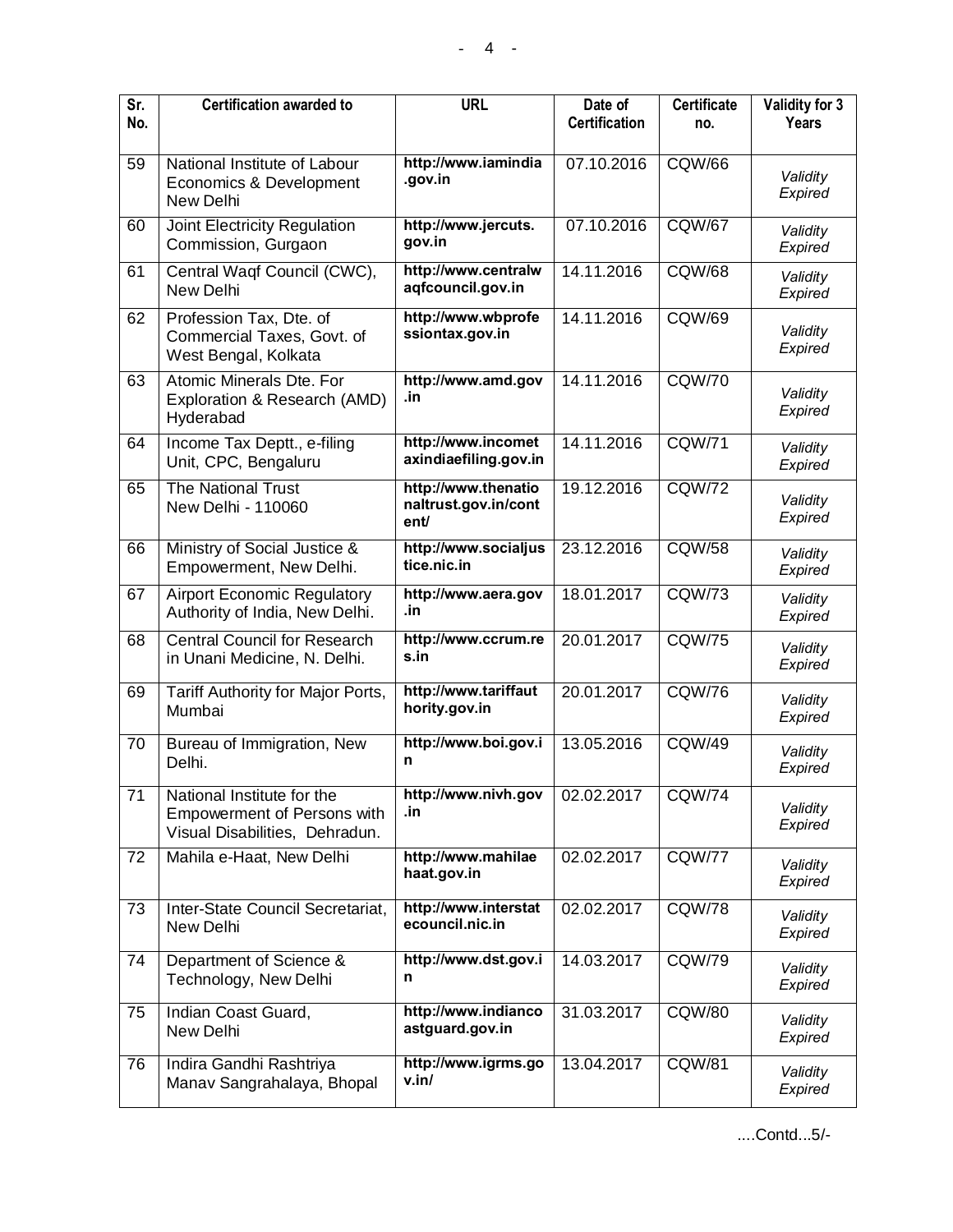| Sr.<br>No. | <b>Certification awarded to</b>                                           | <b>URL</b>                             | Date of<br><b>Certification</b> | <b>Certificate</b><br>no. | Validity for 3<br>Years |
|------------|---------------------------------------------------------------------------|----------------------------------------|---------------------------------|---------------------------|-------------------------|
| 77         | <b>National Aids Control</b><br>Organization, Bhopal                      | http://www.naco.go<br>v.in             | 24.04.2017                      | CQW/82                    | Validity<br>Expired     |
| 78         | Ministry of Drinking Water and<br>Sanitation, New Delhi                   | http://www.mdws.g<br>ov.in/            | 24.04.2017                      | <b>CQW/83</b>             | Validity<br>Expired     |
| 79         | Department of Food & Public<br>Distribution, New Delhi                    | http://www.dfpd.gov<br>.in/            | 09.05.2017                      | <b>CQW/84</b>             | Validity<br>Expired     |
| 80         | Ministry of Textiles,<br>New Delhi                                        | http://www.texmin.n<br>ic.in/          | 09.05.2017                      | <b>CQW/85</b>             | Validity<br>Expired     |
| 81         | Ministry of Youth Affairs and<br>Sports, New Delhi                        | http://www.yas.nic.i<br>n/             | 12.05.2017                      | <b>CQW/86</b>             | Validity<br>Expired     |
| 82         | Department of Defence<br>Production, New Delhi                            | http://www.ddpmod.<br>nic.in/          | 12.05.2017                      | <b>CQW/87</b>             | Validity<br>Expired     |
| 83         | Ministry of External Affairs,<br>New Delhi                                | http://www.mea.gov<br>.in/             | 12.05.2017                      | <b>CQW/88</b>             | Validity<br>Expired     |
| 84         | Ministry of Minority Affairs,<br>New Delhi                                | http://www.minority<br>affairs.gov.in/ | 17.05.2017                      | <b>CQW/89</b>             | Validity<br>Expired     |
| 85         | Department of Pension &<br>Pensioner's Welfare,<br>New Delhi              | http://www.doppw.g<br>ov.in/           | 22.05.2017                      | <b>CQW/90</b>             | Validity<br>Expired     |
| 86         | Department of Economic<br>Affairs, New Delhi                              | http://www.dea.gov.<br>in/             | 26.05.2017                      | <b>CQW/92</b>             | Validity<br>Expired     |
| 87         | Department of Ex-Servicemen<br>Welfare, New Delhi                         | http://www.desw.go<br>v.in/            | 26.05.2017                      | CQW/93                    | Validity<br>Expired     |
| 88         | Ministry of Urban<br>Development, New Delhi                               | http://www.moud.go<br>v.in/            | 26.05.2017                      | <b>CQW/94</b>             | Validity<br>Expired     |
| 89         | Department of Personnel &<br>Training, New Delhi                          | http://www.dopt.gov<br>.in/            | 02.06.2017                      | CQW/91                    | Validity<br>Expired     |
| 90         | Department of Public<br>Enterprises, New Delhi                            | http://www.dpe.gov.<br>in/             | 02.06.2017                      | <b>CQW/96</b>             | Validity<br>Expired     |
| 91         | Department of Justice,<br>New Delhi                                       | http://www.doj.gov.i<br>n/             | 02.06.2017                      | <b>CQW/97</b>             | Validity<br>Expired     |
| 92         | Ministry of Corporate Affairs,<br>New Delhi                               | http://www.mca.gov<br>.in/             | 30.05.2017                      | CQW/99                    | Validity<br>Expired     |
| 93         | Department of Health<br>Research, New Delhi                               | http://www.dhr.gov.i<br>n/             | 02.06.2017                      | <b>CQW/95</b>             | Validity<br>Expired     |
| 94         | Department of Administrative<br>Reforms & Public Grievances,<br>New Delhi | http://www.darpg.go<br>v.in/           | 02.06.2017                      | <b>CQW/100</b>            | Validity<br>Expired     |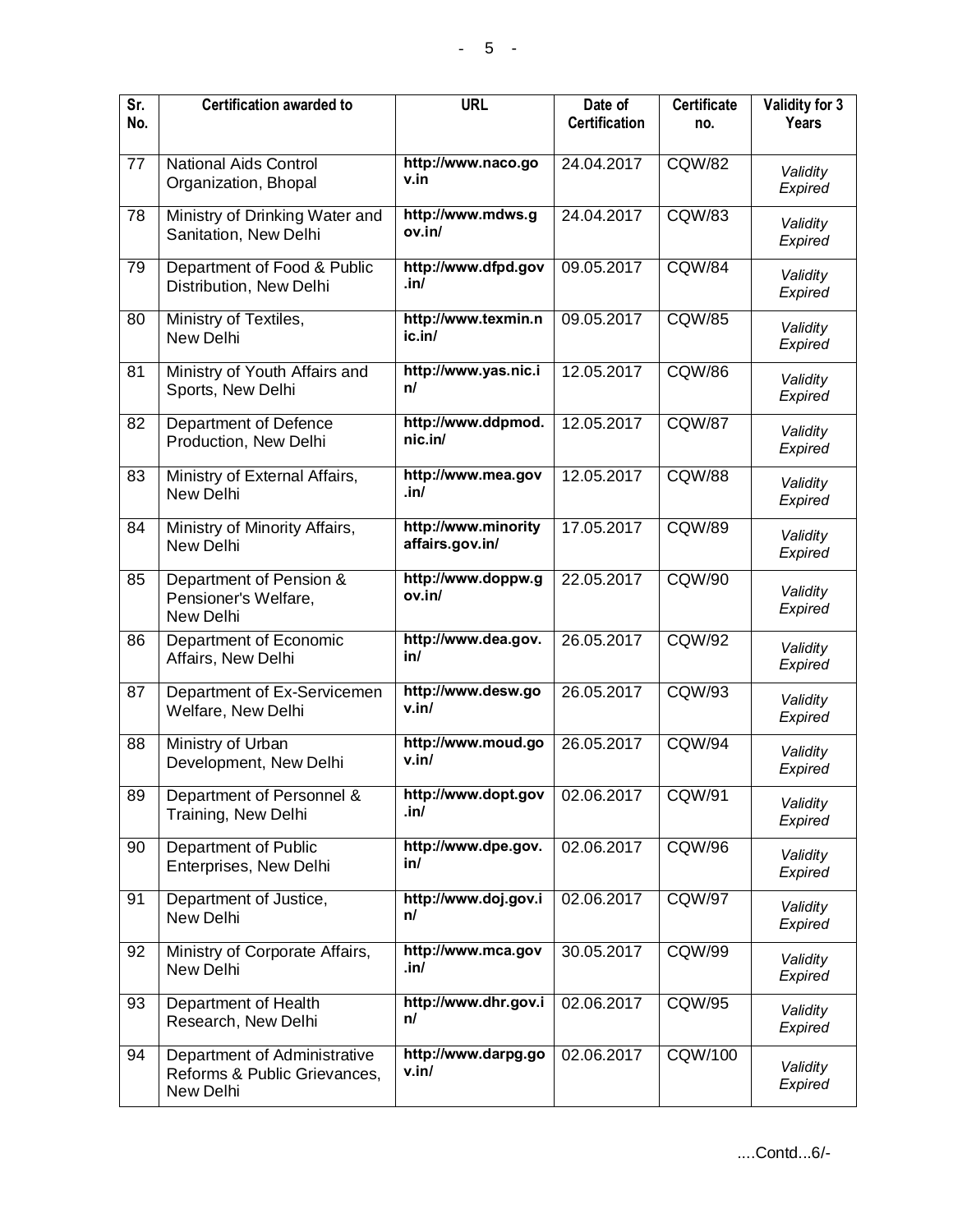| Sr.<br>No.      | <b>Certification awarded to</b>                                                       | <b>URL</b>                           | Date of<br><b>Certification</b> | <b>Certificate</b><br>no. | Validity for 3<br>Years |
|-----------------|---------------------------------------------------------------------------------------|--------------------------------------|---------------------------------|---------------------------|-------------------------|
| 95              | Smart Cities Mission,<br>New Delhi                                                    | http://www.smartciti<br>es.gov.in/   | 02.06.2017                      | CQW/101                   | Validity<br>Expired     |
| 96              | CERT-In,<br>New Delhi                                                                 | http://www.cert-in.<br>org.in        | 08.06.2017                      | <b>CQW/98</b>             | Validity<br>Expired     |
| 97              | National Smart Grid Mission,<br>Gurgaon                                               | http://www.nsgm.go<br>v.in           | 12.06.2017                      | CQW/102                   | Validity<br>Expired     |
| $\overline{98}$ | Department of Chemicals &<br>Petrochemicals, New Delhi                                | http://www.chemical<br>s.nic.in      | 12.06.2017                      | <b>CQW/103</b>            | Validity<br>Expired     |
| 99              | Ministry of Home Affairs,<br>New Delhi                                                | http://www.mha.gov<br><u>.in</u>     | 12.06.2017                      | <b>CQW/104</b>            | Validity<br>Expired     |
| 100             | Ministry of Labour and<br>Employment, New Delhi                                       | http://www.labour.g<br>ov.in         | 12.06.2017                      | <b>CQW/105</b>            | Validity<br>Expired     |
| 101             | Ministry of Ayush, New Delhi                                                          | http://www.ayush.g<br><u>ov.in</u>   | 15.06.2017                      | <b>CQW/106</b>            | Validity<br>Expired     |
| 102             | Department of Animal<br>Husbandry, Dairying and<br>Fisheries, New Delhi               | http://www.dahd.nic<br>.in           | 15.06.2017                      | <b>CQW/107</b>            | Validity<br>Expired     |
| 103             | Department of Biotechnology,<br>New Delhi                                             | http://www.dbtindia.<br>nic.in       | 28.06.2017                      | <b>CQW/108</b>            | Validity<br>Expired     |
| 104             | National Fire Service College,<br>Nagpur                                              | http://www.nfscnag<br>pur.nic.in     | 28.06.2017                      | CQW/109                   | Validity<br>Expired     |
| 105             | Indian Bureau of Mines,<br>Nagpur                                                     | http://www.ibm.nic.i<br>$\mathbf{n}$ | 28.06.2017                      | CQW/111                   | Validity<br>Expired     |
| 106             | National Investigation Agency,<br>New Delhi                                           | http://www.nia.gov.<br>nic.in        | 28.06.2017                      | CQW/112                   | Validity<br>Expired     |
| 107             | National Institute of<br><b>Tuberculosis &amp; Respiratory</b><br>Diseases, New Delhi | http://www.nitrd.nic.<br>nic.in      | 10.07.2017                      | <b>CQW/110</b>            | Validity<br>Expired     |
| 108             | NITI Aayog,<br>New Delhi                                                              | http://www.niti.gov.i<br>$\mathbf n$ | 10.07.2017                      | <b>CQW/113</b>            | Validity<br>Expired     |
| 109             | Department of Local<br>Government, Punjab                                             | http://www.lgpunjab<br>niti.gov.in   | 10.07.2017                      | <b>CQW/114</b>            | Validity<br>Expired     |
| 110             | Ministry of Food Processing<br>Industries, New Delhi                                  | http://www.mofpi.ni<br>c.in          | 10.07.2017                      | <b>CQW/115</b>            | Validity<br>Expired     |

....Contd...7/-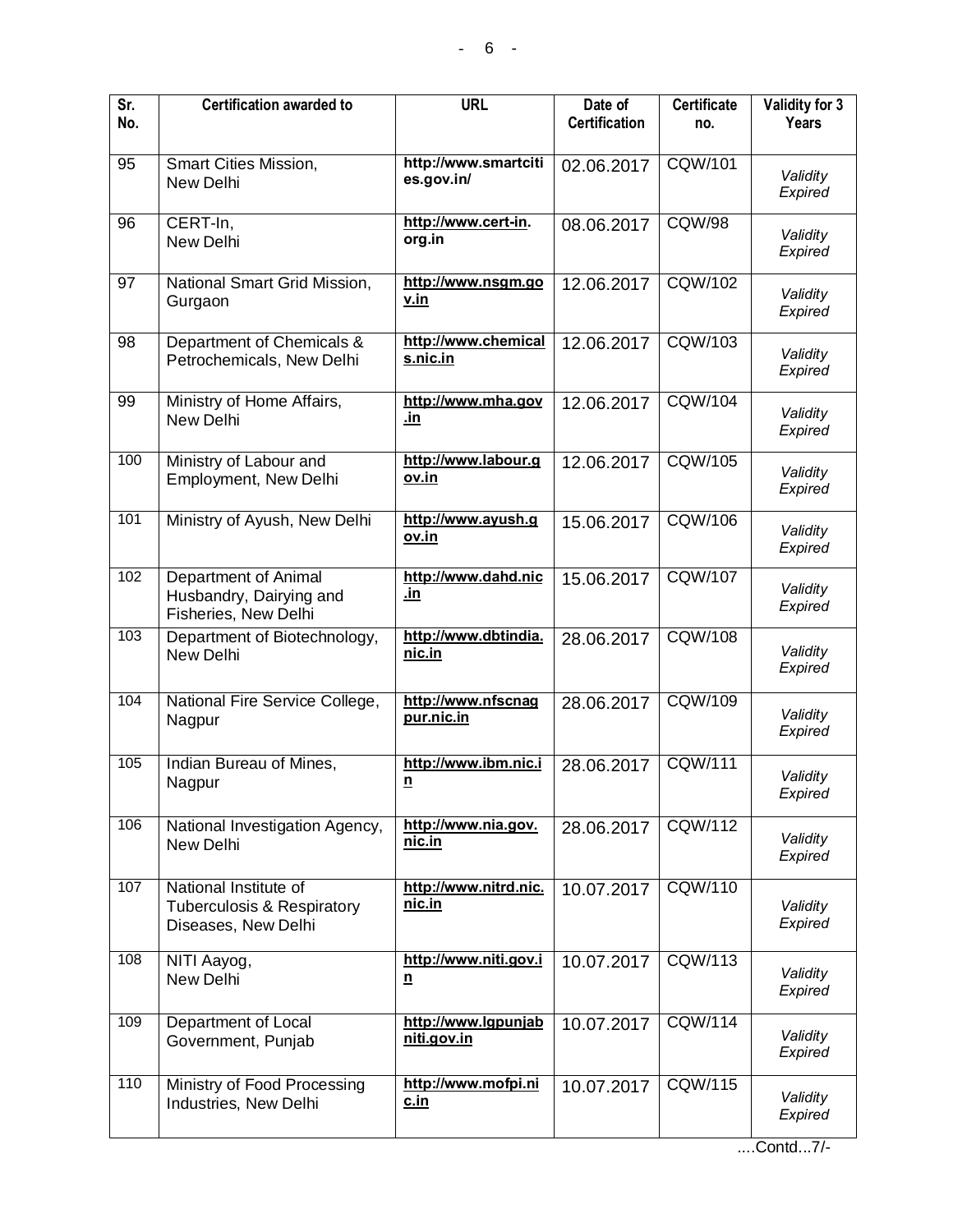| $\overline{\mathsf{Sr.}}$<br>No. | <b>Certification awarded to</b>                                              | <b>URL</b>                              | Date of<br><b>Certification</b> | <b>Certificate</b><br>no. | Validity for 3<br>Years |
|----------------------------------|------------------------------------------------------------------------------|-----------------------------------------|---------------------------------|---------------------------|-------------------------|
|                                  |                                                                              |                                         |                                 |                           |                         |
| 111                              | Vice President of India<br>New Delhi                                         | http://vicepresident<br>ofindia.nic.in/ | 10.07.2017                      | <b>CQW/116</b>            | Validity<br>Expired     |
| 112                              | Land Ports Authority of India<br>New Delhi                                   | http://www.lpai.gov.<br>in              | 10.07.2017                      | <b>CQW/118</b>            | Validity<br>Expired     |
| 113                              | Department of Revenue,<br>New Delhi                                          | http:// dor.gov.in                      | 17.07.2017                      | <b>CQW/117</b>            | Validity<br>Expired     |
| 114                              | <b>Technology Development for</b><br>Indian Languages (TDIL),<br>New Delhi   | http:// tdil.mit.gov.in                 | 17.07.2017                      | CQW/119                   | Validity<br>Expired     |
| $\overline{115}$                 | Ministry of Micro, Small &<br>Medium enterprises, New Delhi                  | http:// msme.gov.in                     | 31.07.2017                      | <b>CQW/120</b>            | Validity<br>Expired     |
| 116                              | Department of Official<br>Language, New Delhi                                | http://<br>rajbhasha.gov.in             | 31.07.2017                      | <b>CQW/122</b>            | Validity<br>Expired     |
| 117                              | Directorate General of Health<br>Services, New Delhi                         | http:// dghs.gov.in                     | 31.07.2017                      | <b>CQW/123</b>            | Validity<br>Expired     |
| 118                              | <b>Tamil Nadu Public Service</b><br>Commission, Chennai                      | http:// tnpsc.gov.in                    | 31.07.2017                      | <b>CQW/124</b>            | Validity<br>Expired     |
| $\overline{119}$                 | <b>Telecom Regulatory Authority</b><br>of India, New Delhi                   | http://www.trai.gov.i<br>n              | 12.08.2017                      | <b>CQW/61</b>             | Validity<br>Expired     |
| 120                              | Treasury Directorate,<br><b>Uttar Pradesh</b>                                | http://www.uptreasu<br>ries.gov.in      | 12.08.2017                      | <b>CQW/65</b>             | Validity<br>Expired     |
| 121                              | ICAR - Vivekananda Parvatiya<br>Anusandhan Sanghantan<br>Almora, Uttarakhand | http://www.vpkas.ic<br>ar.gov.in        | 25.08.2017                      | <b>CQW/63</b>             | Validity<br>Expired     |
| 122                              | Ministry of Steel,<br>New Delhi                                              | http://www.steel.go<br>v.in             | 25.08.2017                      | <b>CQW/64</b>             | Validity<br>Expired     |
| 123                              | Ministry of Statistics and<br>Programme Implementation,<br>New Delhi         | http://www.mospi.g<br>ov.in             | 31.08.2017                      | <b>CQW/62</b>             | Validity<br>Expired     |
| 124                              | Kolkata Port Trust,<br>Kolkata                                               | http://www.kolkatap<br>orttrust.gov.in  | 31.08.2017                      | <b>CQW/125</b>            | Validity<br>Expired     |
| 125                              | Ministry of Information &<br>Broadcasting,<br>New Delhi                      | http://www.mib.gov.<br>in               | 31.08.2017                      | <b>CQW/126</b>            | Validity<br>Expired     |
| 126                              | Department of Expenditure,<br>New Delhi                                      | http://www.doe.gov.<br>in               | 31.08.2017                      | <b>CQW/127</b>            | Validity<br>Expired     |

....Contd...8/-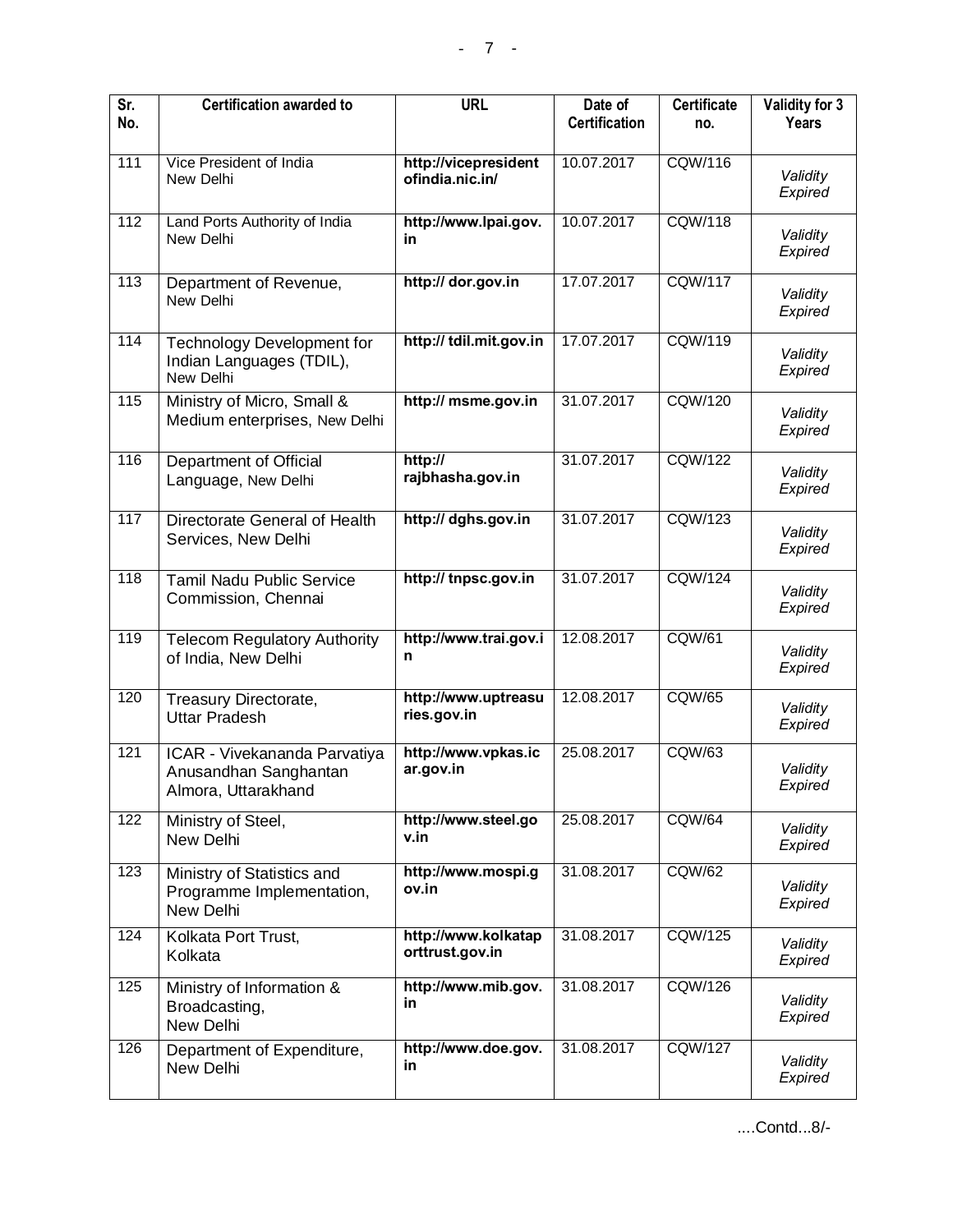| Sr.<br>No.       | <b>Certification awarded to</b>                                                                     | <b>URL</b>                        | Date of<br><b>Certification</b> | <b>Certificate</b><br>no. | Validity for 3<br>Years |
|------------------|-----------------------------------------------------------------------------------------------------|-----------------------------------|---------------------------------|---------------------------|-------------------------|
| 127              | <b>Bharat Broadband Network</b><br>Limited, New Delhi                                               | http://bbnl.nic.in                | 14.09.2017                      | <b>CQW/128</b>            | Validity<br>Expired     |
| 128              | Directorate General of Anti-<br>Dumping & Allied Duties,<br>New Delhi                               | http://dgtr.gov.in                | 14.09.2017                      | <b>CQW/129</b>            | Validity<br>Expired     |
| 129              | Department of Consumer Affairs,<br>New Delhi                                                        | http://consumeraffai<br>rs.nic.in | 14.09.2017                      | <b>CQW/130</b>            | Validity<br>Expired     |
| 130              | Directorate of Printing,<br>New Delhi                                                               | http://dop.nic.in                 | 14.09.2017                      | <b>CQW/131</b>            | Validity<br>Expired     |
| 131              | Tea Board India,<br>Kolkata                                                                         | http://teaboard.gov.i<br>n        | 29.09.2017                      | <b>CQW/132</b>            | Validity<br>Expired     |
| 132              | Technology Development Board,<br>New Delhi                                                          | http://tdb.gov.in                 | 11.10.2017                      | <b>CQW/133</b>            | Validity<br>Expired     |
| 133              | <b>Department of Agriculture</b><br><b>Cooperation and Farmers</b><br>Welfare, New Delhi            | http://agricoop.gov.i<br>n        | 31.10.2017                      | CQW/134                   | Validity<br>Expired     |
| 134              | Department of Investment &<br>Public Asset Management,<br>New Delhi                                 | http://dipam.gov.in               | 31.10.2017                      | <b>CQW/135</b>            | Validity<br>Expired     |
| 135              | Central Medical Services Society,<br>New Delhi                                                      | http://cmss.gov.in                | 31.10.2017                      | <b>CQW/136</b>            | Validity<br>Expired     |
| 136              | Petroleum Planning and Analysis<br>Cell, New Delhi                                                  | http://ppac.gov.in                | 31.10.2017                      | <b>CQW/137</b>            | Validity<br>Expired     |
| 137              | High Court of Madras,<br>Chennai                                                                    | http://hcmadras.tn.n<br>ic.in     | 1.11.2017                       | <b>CQW/138</b>            | Validity<br>Expired     |
| 138              | Ministry of Rural Development,<br>New Delhi                                                         | http://rural.gov.in               | 10.11.2017                      | <b>CQW/139</b>            | Validity<br>Expired     |
| 139              | National Institute for<br>Empowerment of Persons with<br>Multiple Disabilities (NIEPMD),<br>Chennai | http://niepmd.tn.nic.<br>in       | 10.11.2017                      | <b>CQW/140</b>            | Validity<br>Expired     |
| 140              | Ministry of Petroleum and Natural<br>Gas, New Delhi                                                 | http://petroleum.nic.<br>in       | 28.11.2017                      | CQW/141                   | Validity<br>Expired     |
| 141              | Ministry of Defence,<br>New Delhi                                                                   | http://mod.gov.in                 | 28.11.2017                      | <b>CQW/142</b>            | Validity<br>Expired     |
| $\overline{142}$ | Ministry of Health and Family<br>Welfare, New Delhi                                                 | http://mohfw.gov.in               | 28.11.2017                      | <b>CQW/143</b>            | Validity<br>Expired     |

....Contd...9/-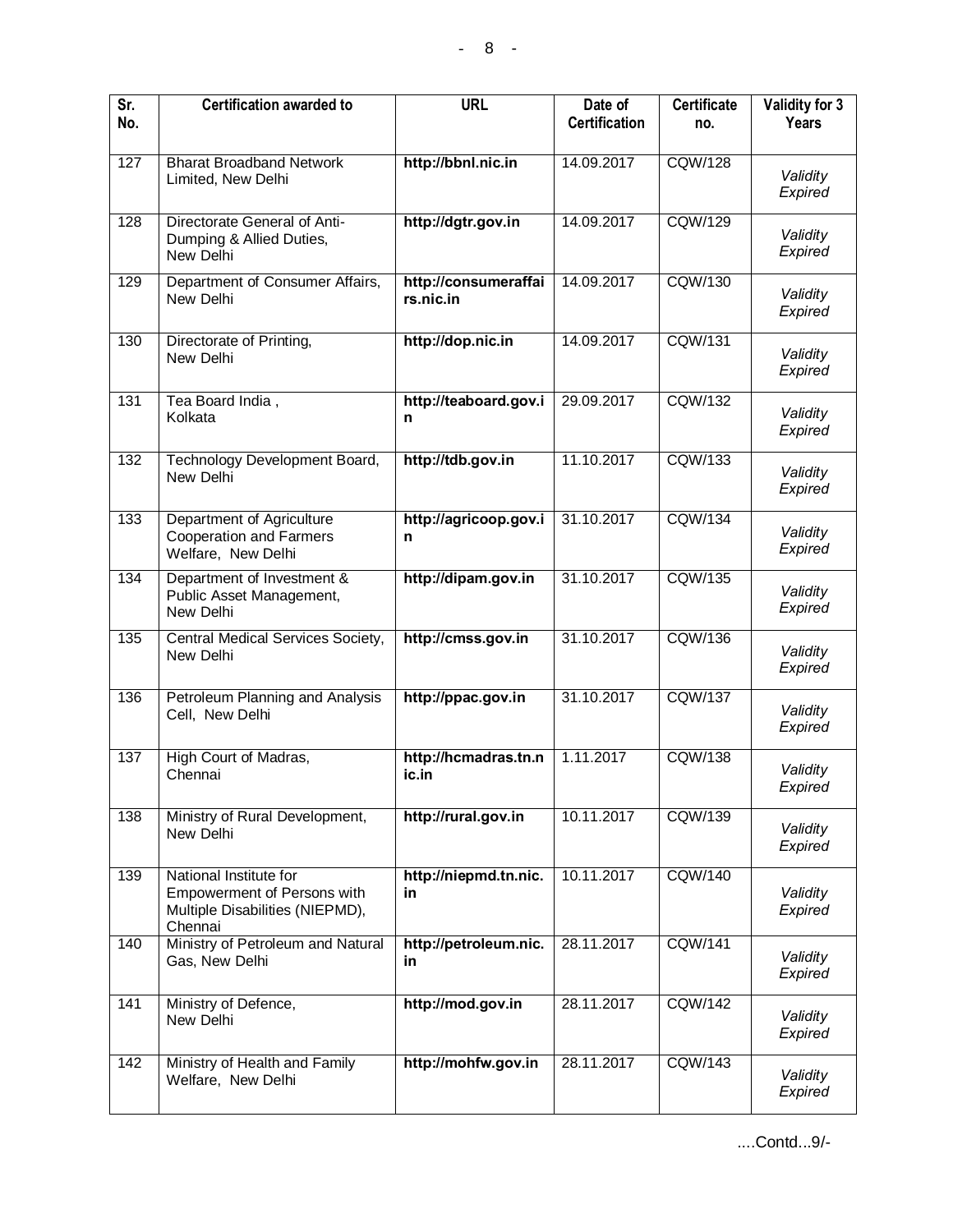| $\overline{\mathsf{Sr.}}$<br>No. | <b>Certification awarded to</b>                                   | <b>URL</b>                     | Date of<br><b>Certification</b> | <b>Certificate</b><br>no. | Validity for 3<br>Years |
|----------------------------------|-------------------------------------------------------------------|--------------------------------|---------------------------------|---------------------------|-------------------------|
| 143                              | Ministry of Coal,<br>New Delhi                                    | http://coal.gov.in             | 18.12.2017                      | <b>CQW/144</b>            | Validity<br>Expired     |
| 144                              | <b>BCG Vaccine Laboratory,</b><br>Chennai                         | http://dirbcglab.gov.<br>in    | 18.12.2017                      | <b>CQW/145</b>            | Validity<br>Expired     |
| 145                              | <b>Indian Council for Cultural</b><br>Relations (ICCR), New Delhi | http://iccr.nic.in             | 21.12.2017                      | <b>CQW/146</b>            | Validity<br>Expired     |
| 146                              | Ministry of Tourism,<br>New Delhi                                 | http://tourism.gov.in          | 21.12.2017                      | <b>CQW/147</b>            | Validity<br>Expired     |
| $\overline{147}$                 | Engineering Projects (India) Ltd.,<br>New Delhi                   | http://epi.gov.in              | 24.01.2018                      | <b>CQW/148</b>            | Validity<br>Expired     |
| 148                              | Ministry of Women & Child<br>Development, New Delhi               | http://wcd.nic.in              | 24.01.2018                      | <b>CQW/149</b>            | Validity<br>Expired     |
| 149                              | <b>ISRO Satellite Centre,</b><br>Bengaluru                        | http://isac.gov.in             | 24.01.2018                      | <b>CQW/151</b>            | Validity<br>Expired     |
| 150                              | <b>Jharkhand Staff Selection</b><br>Commission, Ranchi            | http://jssc.gov.in             | 06.02.2018                      | <b>CQW/152</b>            | Validity<br>Expired     |
| 151                              | Jansankhya Sthirata Kosh,<br>New Delhi                            | http://jsk.gov.in              | 06.02.2018                      | <b>CQW/153</b>            | Validity<br>Expired     |
| 152                              | Department of Commerce,<br>New Delhi                              | http://commerce.go<br>v.in     | 21.03.2018                      | <b>CQW/156</b>            | Validity<br>Expired     |
| 153                              | Department of Legal Affairs,<br>New Delhi                         | http://legalaffairs.go<br>v.in | 21.03.2018                      | CQW/157                   | Validity<br>Expired     |
| 154                              | Kamarajar Port Limited,<br>Chennai                                | http://ennoreport.go<br>v.in   | 27.04.2018                      | <b>CQW/154</b>            | Validity<br>Expired     |
| 155                              | Legislative Department,<br>New Delhi                              | http://legislative.gov<br>.in  | 27.04.2018                      | <b>CQW/158</b>            | Validity<br>Expired     |
| 156                              | Central Social Welfare Board,<br>New Delhi                        | http://cswb.gov.in             | 27.04.2018                      | <b>CQW/159</b>            | Validity<br>Expired     |
| 157                              | Department of Ayush, MP Govt.,<br><b>Bhopal</b>                   | http://ayush.mp.gov<br>.in     | 27.04.2018                      | <b>CQW/161</b>            | Validity<br>Expired     |
| 158                              | Department of Industrial Policy &<br>Promotion, New Delhi         | http://dipp.gov.in             | 27.04.2018                      | <b>CQW/162</b>            | Validity<br>Expired     |

....Contd...10/-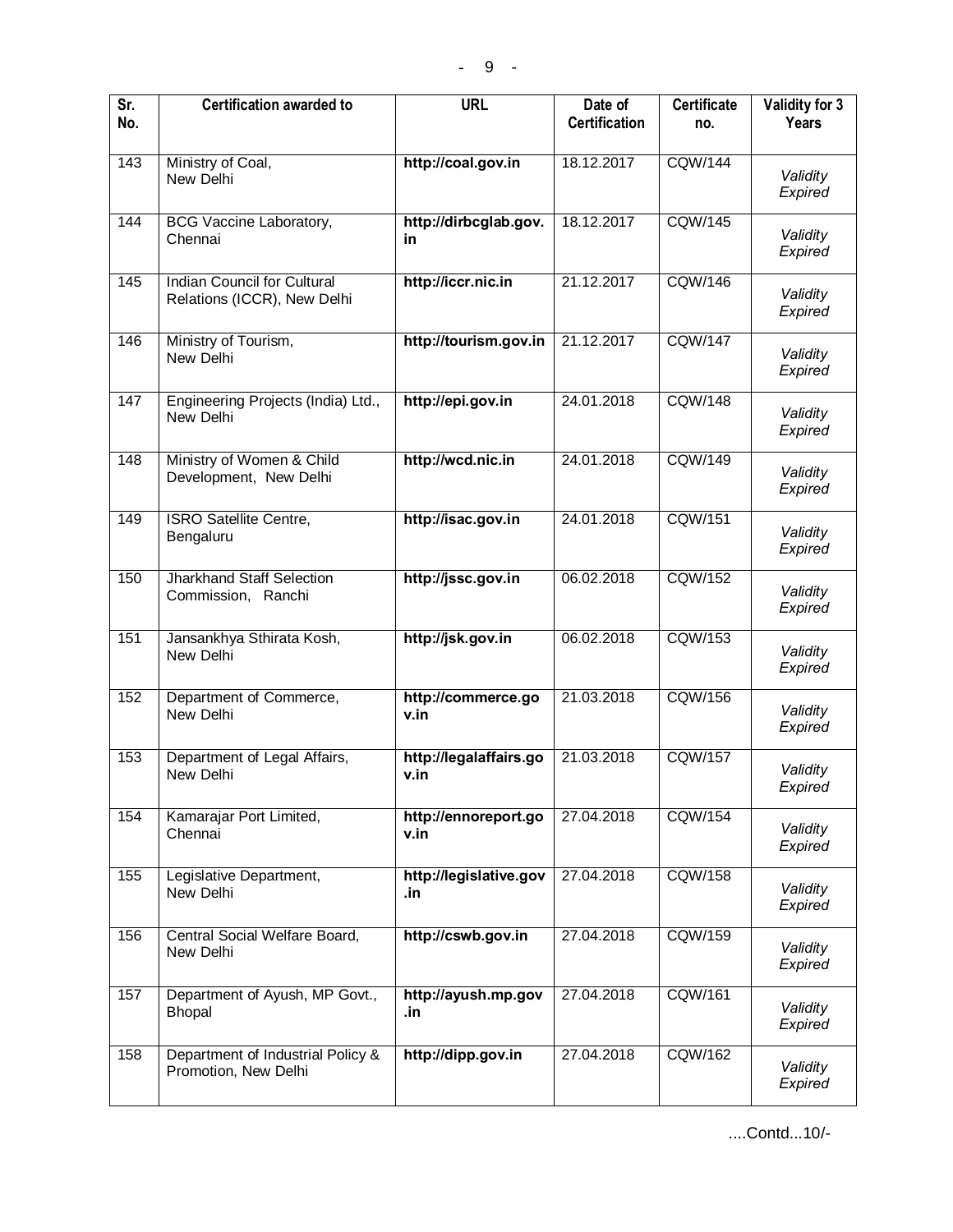| Sr.<br>No. | <b>Certification awarded to</b>                                                          | <b>URL</b>                             | Date of<br><b>Certification</b> | <b>Certificate</b><br>no. | Validity for 3<br>Years                                 |
|------------|------------------------------------------------------------------------------------------|----------------------------------------|---------------------------------|---------------------------|---------------------------------------------------------|
| 159        | Link Intime India Pvt. Ltd.,<br>Mumbai                                                   | http://instavote.linki<br>ntime.co.in  | 18.05.2018                      | <b>CQW/160</b>            | Validity<br>Expired<br>(Under certification<br>process) |
| 160        | National Water Development<br>Agency, New Delhi                                          | http://nwda.gov.in                     | 06.06.2018                      | <b>CQW/163</b>            | Validity<br>Expired                                     |
| 161        | Directorate of Plant Protection,<br>Quarantine & Storage, Faridabad                      | http://ppqs.gov.in                     | 06.06.2018                      | <b>CQW/164</b>            | Validity<br>Expired                                     |
| 162        | Chennai Metropolitan Water<br>Supply and Sewerage Board,<br>Chennai                      | http://chennaimetro<br>water.tn.nic.in | 06.06.2018                      | <b>CQW/165</b>            | Validity<br>Expired                                     |
| 163        | <b>Central Mechanical Engineering</b><br>Research Institute, Durgapur                    | http://cmeri.res.in                    | 08.06.2018                      | <b>CQW/167</b>            | Validity<br>Expired                                     |
| 164        | <b>Central Revenues Control</b><br>Laboratory, New Delhi                                 | http://crcl.gov.in                     | 10.07.2018                      | <b>CQW/155</b>            | Validity<br>Expired                                     |
| 165        | Food Corporation of India,<br>New Delhi                                                  | http://fci.gov.in                      | 10.07.2018                      | <b>CQW/166</b>            | Validity<br>Expired<br>(Under certification<br>process) |
| 166        | National Commission for Safai<br>Karamcharis, New Delhi                                  | http://ncsk.nic.in                     | 10.07.2018                      | <b>CQW/168</b>            | Validity<br>Expired                                     |
| 167        | Central Council for Research in<br>Yoga and Naturopathy,<br>New Delhi                    | http://ccryn.gov.in                    | 10.07.2018                      | <b>CQW/169</b>            | Validity<br>Expired                                     |
| 168        | High Commissions of India,<br>New Delhi                                                  | http://hci.gov.in                      | 27.07.2018                      | <b>CQW/171</b>            | Validity<br>Expired                                     |
| 169        | Consulate Generals of India,<br>New Delhi                                                | http://cgi.gov.in                      | 27.07.2018                      | <b>CQW/172</b>            | Validity<br>Expired                                     |
| 170        | Embassies of India,<br>New Delhi                                                         | http://eoi.gov.in                      | 27.07.2018                      | <b>CQW/173</b>            | Validity<br>Expired                                     |
| 171        | North Eastern Council,<br>Shillong                                                       | http://neccouncil.go<br>v.in           | 27.07.2018                      | <b>CQW/175</b>            | Validity<br>Expired                                     |
| 172        | Deendayal Port Trust,<br>Kutch-Gujrat                                                    | http://deendayalport<br>.gov.in        | 27.07.2018                      | <b>CQW/176</b>            | Validity<br>Expired                                     |
| 173        | Ministry of New and Renewable<br>Energy, New Delhi                                       | http://mnre.gov.in                     | 06.08.2018                      | <b>CQW/174</b>            | Validity<br>Expired                                     |
| 174        | Central Public Health and<br><b>Environmental Engineering</b><br>Organisation, New Delhi | http://cpheeo.gov.in                   | 06.08.2018                      | <b>CQW/177</b>            | Validity<br>Expired                                     |
| 175        | Ministry of Culture,<br>New Delhi                                                        | http://indiaculture.ni<br>c.in         | 06.08.2018                      | <b>CQW/179</b>            | Validity<br>Expired                                     |

....Contd...11/-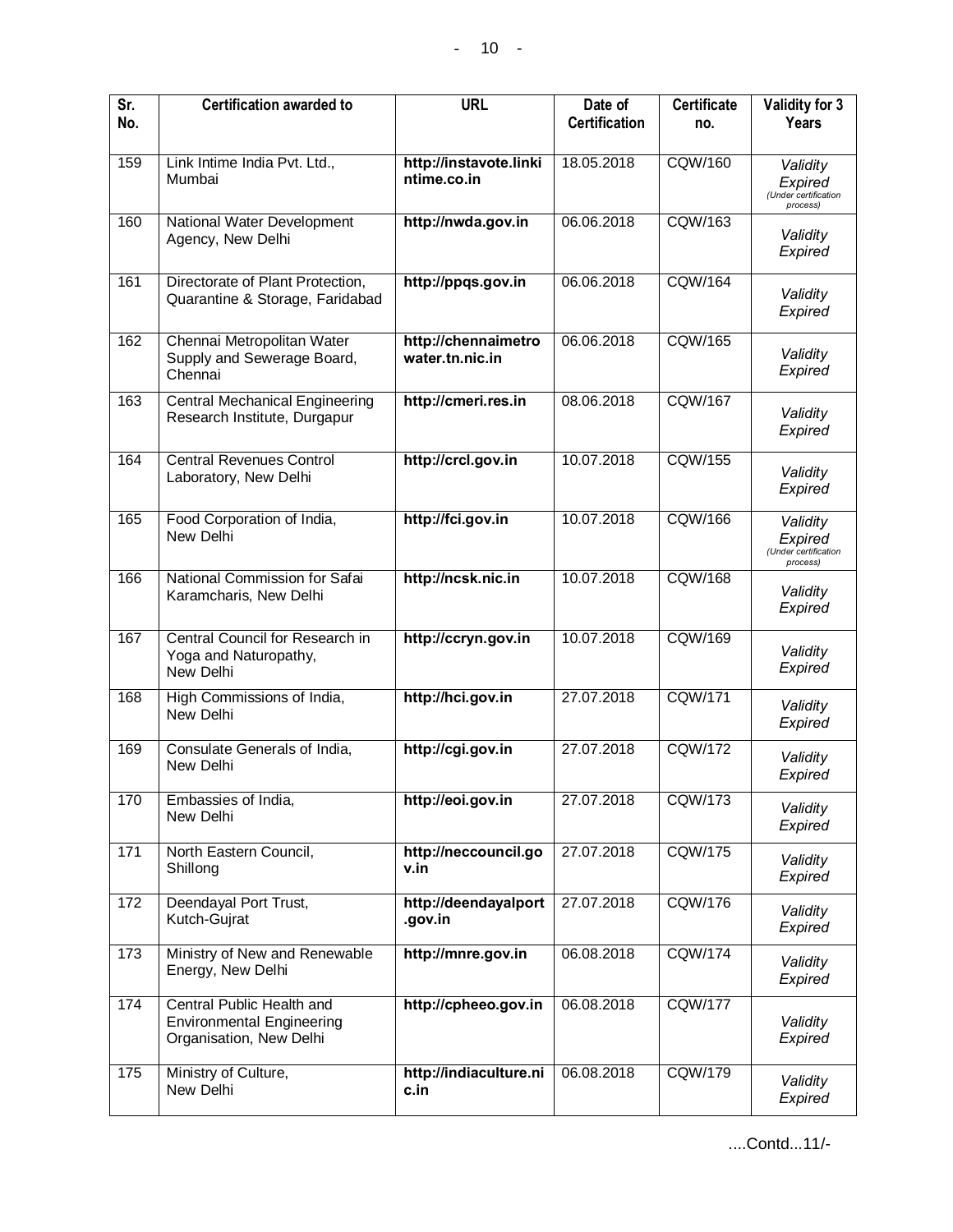| <b>Certification awarded to</b>                                                | <b>URL</b>                          | Date of<br><b>Certification</b> | <b>Certificate</b><br>no. | Validity for 3<br>Years          |
|--------------------------------------------------------------------------------|-------------------------------------|---------------------------------|---------------------------|----------------------------------|
| Indian space Research<br>Organisation, Bengaluru                               | https://isro.gov.in                 | 27.08.2018                      | <b>CQW/178</b>            | Validity<br>Expired              |
| Department of Financial Services,<br>New Delhi                                 | http://financialservi<br>ces.gov.in | 27.08.2018                      | <b>CQW/180</b>            | Validity<br>Expired              |
| Rastriya Ayurveda Vidyapeeth,<br>New Delhi                                     | http://ravdelhi.nic.in              | 27.08.2018                      | CQW/181                   | Validity<br>Expired              |
| Department of Agriculture<br>Research and Education,<br>New Delhi              | http://dare.gov.in                  | 27.08.2018                      | <b>CQW/182</b>            | Validity<br>Expired              |
| Director General Fire Services,<br>Civil Defence and Home Guards,<br>New Delhi | http://dgfscdhg.gov.<br>in          | 07.09.2018                      |                           | Validity<br>Expired              |
| Sagarmala Development<br>Company Ltd.,<br>New Delhi                            | http://sagarmala.go<br>v.in         | 07.09.2018                      | <b>CQW/184</b>            | Validity<br>Expired              |
| Delhi Transport Infrastructure<br>Development Corp. Ltd., New<br>Delhi         | https://dtidc.co.in                 | 14.12.2018                      |                           | Validity<br>Expired              |
| Garden Reach Shipbuilders and<br>Engineers Ltd.<br>Kolkata                     | http://grse.in                      | 14.12.2018                      | <b>CQW/187</b>            | Validity<br>Expired              |
| Ministry of North Eastern<br>Development Region,<br>New Delhi                  | http://mdoner.gov.in                | 14.12.2018                      | <b>CQW/188</b>            | Validity<br>Expired              |
| Panchayat & Rural Development,<br>Guwahati                                     | https://pnrd.assam.<br>gov.in       | 14.12.2018                      | <b>CQW/189</b>            | Validity<br>Expired              |
| <b>Staff Selection Commission</b><br>New Delhi                                 | https://ssc.nic.in                  | 02.01.2019                      | <b>CQW/190</b>            | Validity<br>Expired              |
| Know India Programme for Young<br>Overseas Indians<br>New Delhi                | https://kip.gov.in                  | 02.01.2019                      | <b>CQW/191</b>            | Validity<br>Expired              |
| Department of<br>Telecommunications<br>New Delhi                               | http://dot.gov.in                   | 09.01.2019                      | <b>CQW/150</b>            | Validity<br>Expired              |
| Power Grid Corporation of India<br>Limited,<br>Gurgaon                         | http://powergridindi<br>a.com       | 14.01.2019                      | <b>CQW/185</b>            | Validity<br>Expired              |
| National Research Centre on<br>Plant Biotechnology<br>New Delhi                | http://nrcpb.res.in                 | 14.01.2019                      | CQW/192                   | 13.01.2022                       |
| Board of Practical Training,<br>Kolkata                                        | http://bopter.gov.in                | 21.01.2019                      | <b>CQW/193</b>            | Validity<br>Expired              |
|                                                                                |                                     |                                 |                           | <b>CQW/183</b><br><b>CQW/186</b> |

....Contd...12/-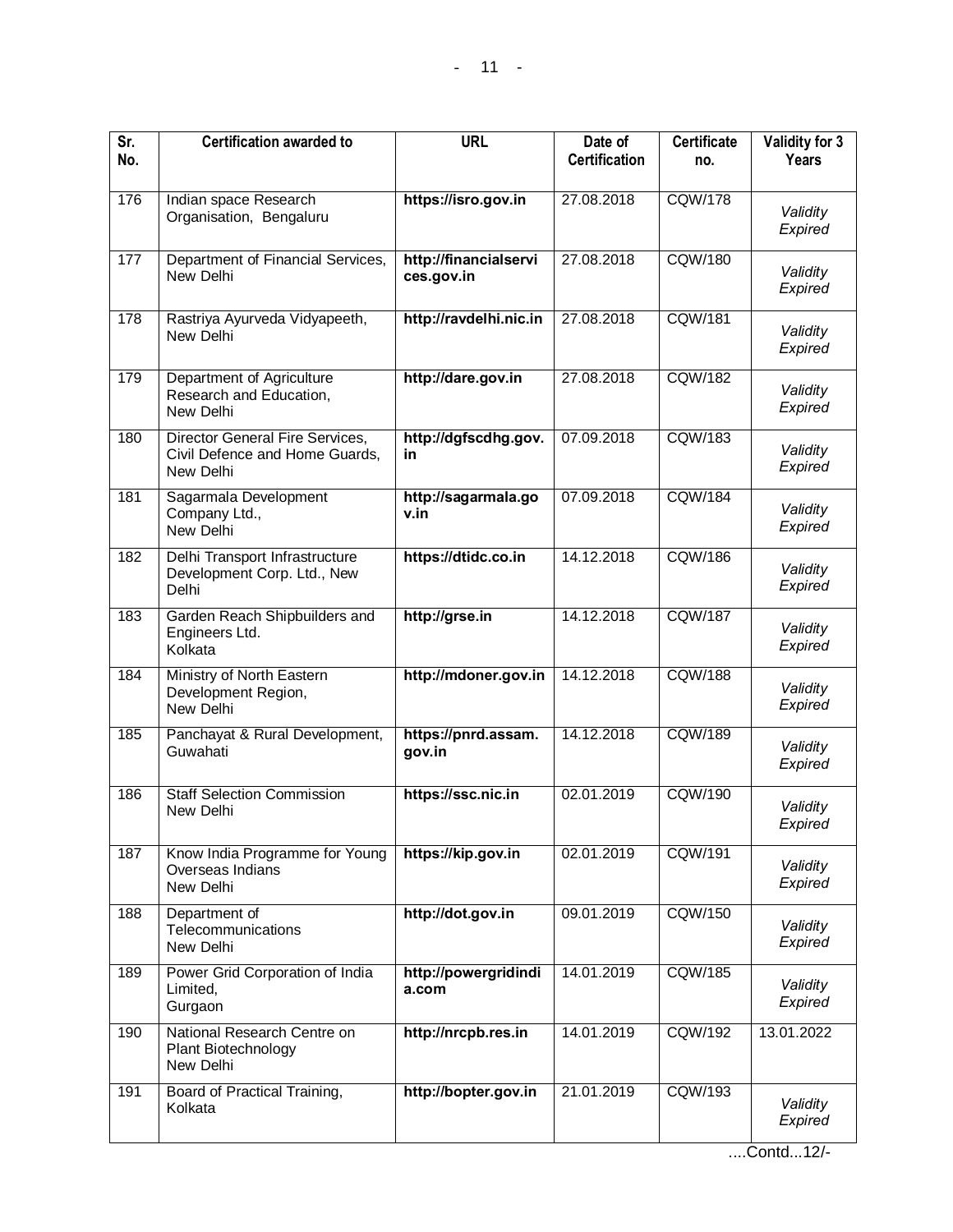| Sr.<br>No.       | Certification awarded to                                                       | <b>URL</b>                                  | Date of<br>Certification | Certificate<br>no. | Validity for 3<br>Years                                 |
|------------------|--------------------------------------------------------------------------------|---------------------------------------------|--------------------------|--------------------|---------------------------------------------------------|
| 192              | Nehru Portal,<br>New Delhi                                                     | http://nehruportal.ni<br>c.in               | 21.01.2019               | <b>CQW/194</b>     | Validity<br>Expired                                     |
| 193              | Office of the Commissioner of<br>Customs Indira Gandhi Airport,<br>New Delhi   | http://customsigia.g<br>ov.in               | 21.01.2019               | <b>CQW/195</b>     | Validity<br>Expired                                     |
| 194              | <b>MSTC</b> Limited,<br>Kolkata                                                | http://mstcindia.co.i<br>n                  | 05.02.2019               | <b>CQW/196</b>     | Validity<br>Expired                                     |
| 195              | Ministry of Tribal Affairs,<br>New Delhi                                       | https://tribal.nic.in                       | 05.02.2019               | <b>CQW/197</b>     | Validity<br>Expired<br>(Under certification<br>process) |
| 196              | KFin Technologies Pvt. Ltd.<br>(Formerly Karvy Fintech Pvt. Ltd.)<br>Hyderabad | https://evoting.kfint<br>ech.com            | 05.02.2019               | <b>CQW/198</b>     | <b>Re-certified</b><br>as CQW/296                       |
| 197              | KFin Technologies Pvt. Ltd.<br>(Formerly Karvy Fintech Pvt. Ltd.)<br>Hyderabad | https://evoting.kfint<br>ech.com//instapoll | 05.02.2019               | <b>CQW/199</b>     | <b>Re-certified</b><br>as CQW/297                       |
| 198              | Special Economic Zone,<br>New Delhi                                            | http://sezindia.nic.in                      | 21.02.2019               | <b>CQW/200</b>     | Validity<br>Expired                                     |
| 199              | Himachal Pradesh University,<br>Shimla                                         | http://hpuniv.ac.in                         | 21.02.2019               | <b>CQW/201</b>     | Validity<br>Expired                                     |
| 200              | Postal Life Insurance,<br>New Delhi                                            | http://postallifeinsur<br>ance.gov.in       | 21.02.2019               | <b>CQW/204</b>     | Validity<br>Expired                                     |
| $\overline{201}$ | Jeevan Pramaan,<br>New Delhi                                                   | https://jeevanprama<br>an.gov.in            | 22.02.2019               | <b>CQW/202</b>     | Validity<br>Expired                                     |
| 202              | Ministry of Road Transport and<br>Highways, New Delhi                          | http://morth.gov.in                         | 22.02.2019               | <b>CQW/205</b>     | Validity<br>Expired                                     |
| $\overline{203}$ | Ministry of Water, River<br>Development and Ganga<br>Rejuvenation, New Delhi   | http://mowr.gov.in                          | 22.02.2019               | <b>CQW/207</b>     | Validity<br>Expired                                     |
| 204              | Chennai Port Trust,<br>Chennai                                                 | https://chennaiport.<br>gov.in              | 22.02.2019               | <b>CQW/208</b>     | Validity<br>Expired                                     |
| 205              | Central Information Commission,<br>New Delhi                                   | https://cic.gov.in                          | 26.02.2019               | CQW/206            | Validity<br>Expired                                     |
| 206              | REC Limited, New Delhi                                                         | https://recindia.nic.i<br>n                 | 14.03.2019               | <b>CQW/210</b>     | Validity<br>Expired<br>(Under certification<br>process) |
| 207              | Right2 Vote, Mumbai                                                            | https://right2vote.or<br>g                  | 14.03.2019               | <b>CQW/211</b>     | Validity<br>Expired<br>(Under certification<br>process) |

....Contd...13/-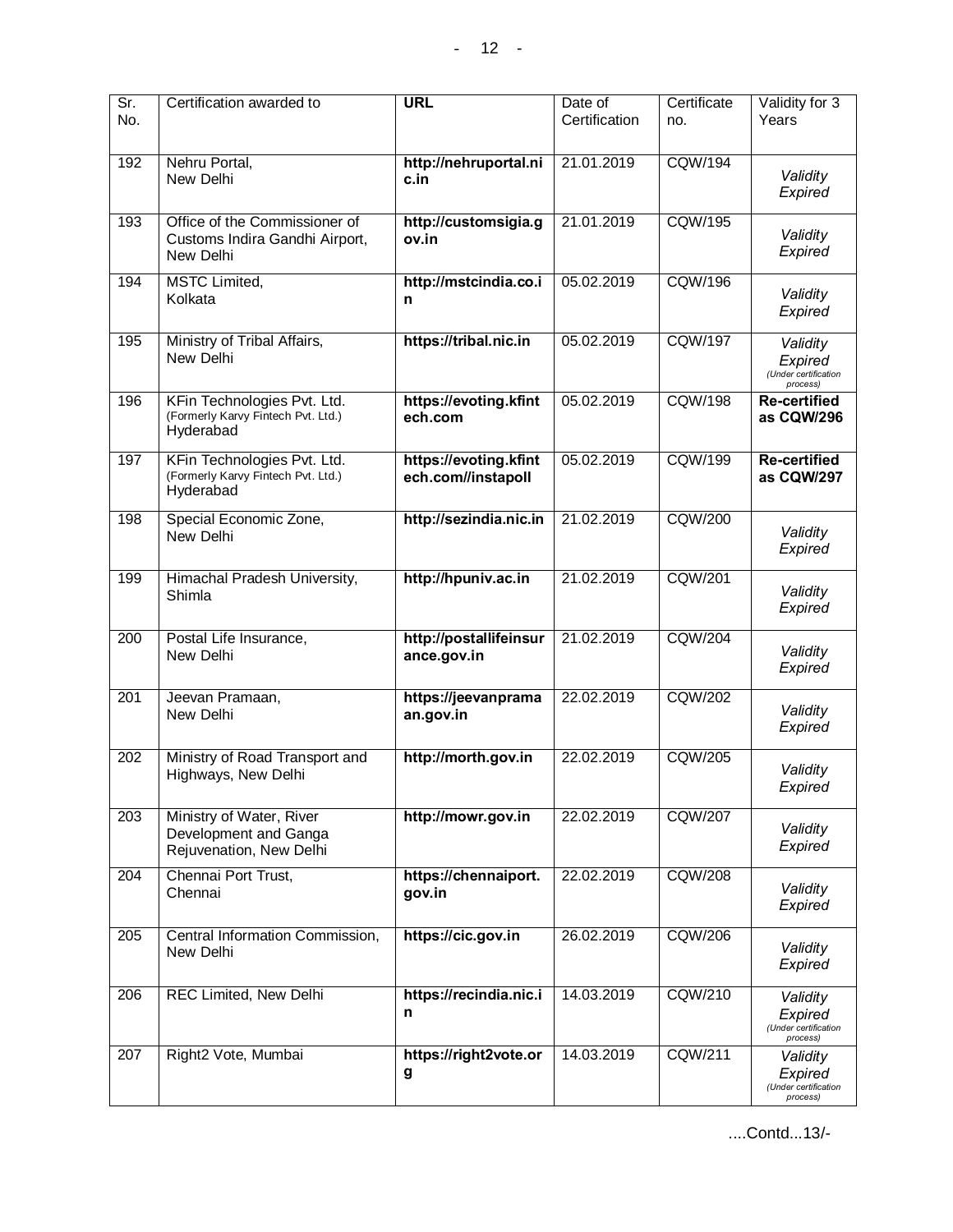| Sr.<br>No.       | <b>Certification awarded to</b>                                                 | <b>URL</b>                             | Date of<br><b>Certification</b> | <b>Certificate</b><br>no. | Validity for 3<br>Years |
|------------------|---------------------------------------------------------------------------------|----------------------------------------|---------------------------------|---------------------------|-------------------------|
| 208              | Department of Pharmaceuticals,<br>New Delhi                                     | http://pharmaceutical<br>s.gov.in      | 28.03.2019                      | <b>CQW/209</b>            | Validity<br>Expired     |
| $\overline{209}$ | National Institute of Public<br>Cooperation and Child<br>Development, New Delhi | http://nipccd-<br>elearning.wcd.nic.in | 28.03.2019                      | <b>CQW/212</b>            | Validity<br>Expired     |
| 210              | National Security Guard,<br>New Delhi                                           | http://nsg.gov.in                      | 28.03.2019                      | CQW/213                   | Validity<br>Expired     |
| 211              | National Institute of Financial<br>Management,<br>Faridabad                     | http://nifm.ac.in                      | 24.04.2019                      | <b>CQW/215</b>            | Validity<br>Expired     |
| 212              | Council of Scientific and Industrial<br>Research,<br>New Delhi                  | https://www.csir.res.i<br>n            | 24.04.2019                      | <b>CQW/216</b>            | Validity<br>Expired     |
| $\overline{213}$ | <b>Uttar Pradesh Tourism</b><br>Department,<br>Lucknow                          | http://uptorism.gov.in                 | 24.04.2019                      | <b>CQW/220</b>            | Validity<br>Expired     |
| $\overline{214}$ | CPC-TDS Unit,<br>Income Tax Department,<br>Ghaziabad                            | https://contents.tdscp<br>c.gov.in     | 30.04.2019                      | <b>CQW/203</b>            | Validity<br>Expired     |
| $\overline{215}$ | National Institute of Public<br>Cooperation and Child<br>Development, New Delhi | http://nipccd-<br>earchive.wcd.nic.in  | 10.05.2019                      | <b>CQW/214</b>            | Validity<br>Expired     |
| $\overline{216}$ | Indian Navy,<br>New Delhi                                                       | https://indiannavy.nic.<br><i>in</i>   | 10.05.2019                      | <b>CQW/217</b>            | Validity<br>Expired     |
| $\overline{217}$ | Ministry of Power,<br>New Delhi                                                 | https://powermin.gov.<br>in.           | 10.05.2019                      | <b>CQW/218</b>            | Validity<br>Expired     |
| $\overline{218}$ | National Archives of India,<br>New Delhi                                        | http://nationalarchive<br>s.nic.in     | 07.06.2019                      | <b>CQW/221</b>            | 06.06.2022              |
| $\overline{219}$ | Arunachal Pradesh State Portal,<br>Ita Nagar                                    | http://arunachalprade<br>sh.gov.in     | 07.06.2019                      | <b>CQW/222</b>            | 06.06.2022              |
| 220              | Secretariat Administration Deptt.,<br>Uttar Pradesh,<br>Lucknow                 | http://sadup.gov.in                    | 07.06.2019                      | <b>CQW/223</b>            | 06.06.2022              |
| 221              | Consolidation Department,<br>Uttar Pradesh,<br>Lucknow                          | http://upconsolidation<br>.gov.in      | 07.06.2019                      | <b>CQW/224</b>            | 06.06.2022              |
| $\overline{222}$ | Sports Department,<br>Uttar Pradesh,<br>Lucknow                                 | http://upsports.gov.in                 | 07.06.2019                      | <b>CQW/225</b>            | 06.06.2022              |
| 223              | Bureau of Police Research and<br>Development,<br>New Delhi                      | http://bprd.nic.in                     | 15.07.2019                      | <b>CQW/219</b>            | 14.07.2022              |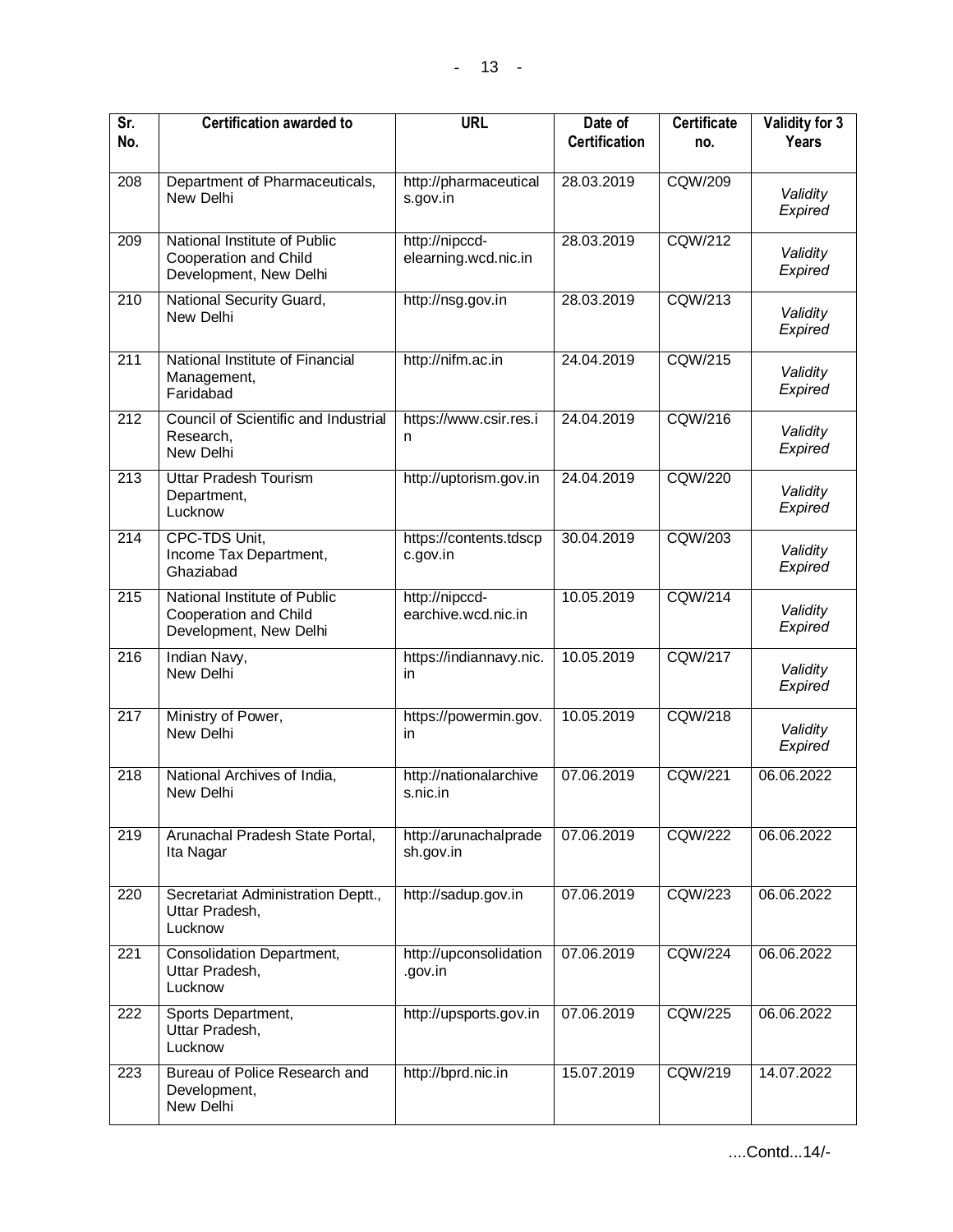| $\overline{\text{Sr}}$<br>No. | <b>Certification awarded to</b>                         | <b>URL</b>                             | Date of<br><b>Certification</b> | <b>Certificate</b><br>no. | Validity for 3<br>Years |
|-------------------------------|---------------------------------------------------------|----------------------------------------|---------------------------------|---------------------------|-------------------------|
| 224                           | Gandhi Smriti and Darshan Samiti,<br>New Delhi          | http://gandhismriti.gov.in             | 15.07.2019                      | <b>CQW/226</b>            | 14.07.2022              |
| 225                           | Kendriya Vidyalaya Sangathan,<br>New Delhi              | https://kvsangathan.nic.in             | 15.07.2019                      | <b>CQW/227</b>            | 14.07.2022              |
| 226                           | Ministry of Civil Aviation,<br>New Delhi                | http://civilaviation.gov.in            | 14.08.2019                      | <b>CQW/228</b>            | 13.08.2022              |
| 227                           | Society of Integrated Coastal<br>Management, New Delhi  | http://sicom.nic.in                    | 14.08.2019                      | CQW/229                   | 13.08.2022              |
| 228                           | Saha Institute of Nuclear Physics,<br>Kolkata           | http://www.saha.acin                   | 14.08.2019                      | <b>CQW/231</b>            | 13.08.2022              |
| 229                           | Centre for Marine Living Resources &<br>Ecology, Kerala | https://cmlre.gov.in                   | 14.08.2019                      | <b>CQW/235</b>            | 13.08.2022              |
| 230                           | Central Reserve Police Force,<br>New Delhi              | https://crpf.govin                     | 14.08.2019                      | <b>CQW/239</b>            | 13.08.2022              |
| 231                           | Admission 2 Alumni (A2A) ICCR,<br>New Delhi             | http://a2ascholarships.iccr<br>.gov.in | 28.08.2019                      | CQW/234                   | 27.08.2022              |
| 232                           | National Institute of Social Defence,<br>New Delhi      | http://www.nisd.gov.in                 | 28.08.2019                      | <b>CQW/237</b>            | 27.08.2022              |
| $\overline{233}$              | National Mineral Exploration Trust,<br>New Delhi        | https://nmet.gov.in                    | 28.08.2019                      | CQW/238                   | 27.08.2022              |
| 234                           | Competition Commission of India,<br>New Delhi           | http://cci.gov.in                      | 28.08.2019                      | CQW/240                   | 27.08.2022              |
| 235                           | Comptroller and Auditor General of<br>India, New Delhi  | https://cag.gov.in                     | 11.09.2019                      | <b>CQW/242</b>            | 10.09.2022              |
| 236                           | Rajiv Gandhi National Aviation<br>university, New Delhi | https://www.rgnau.ac.in                | 11.09.2019                      | <b>CQW/243</b>            | 10.09.2022              |
| 237                           | Jharkhand State Pollution Control<br>Board, Ranchi      | https://www.jspcb.nic.in               | 14.10.2019                      | CQW/249                   | 13.10.2022              |
| 238                           | Bhakra Beas Management Board,<br>Chandigarh             | https://bbmb.gov.in                    | 17.10.2019                      | <b>CQW/232</b>            | 16.10.2022              |
| 239                           | Central Vigilance Commission,<br>New Delhi              | http://cvc.gov.in                      | 17.10.2019                      | <b>CQW/246</b>            | 16.10.2022              |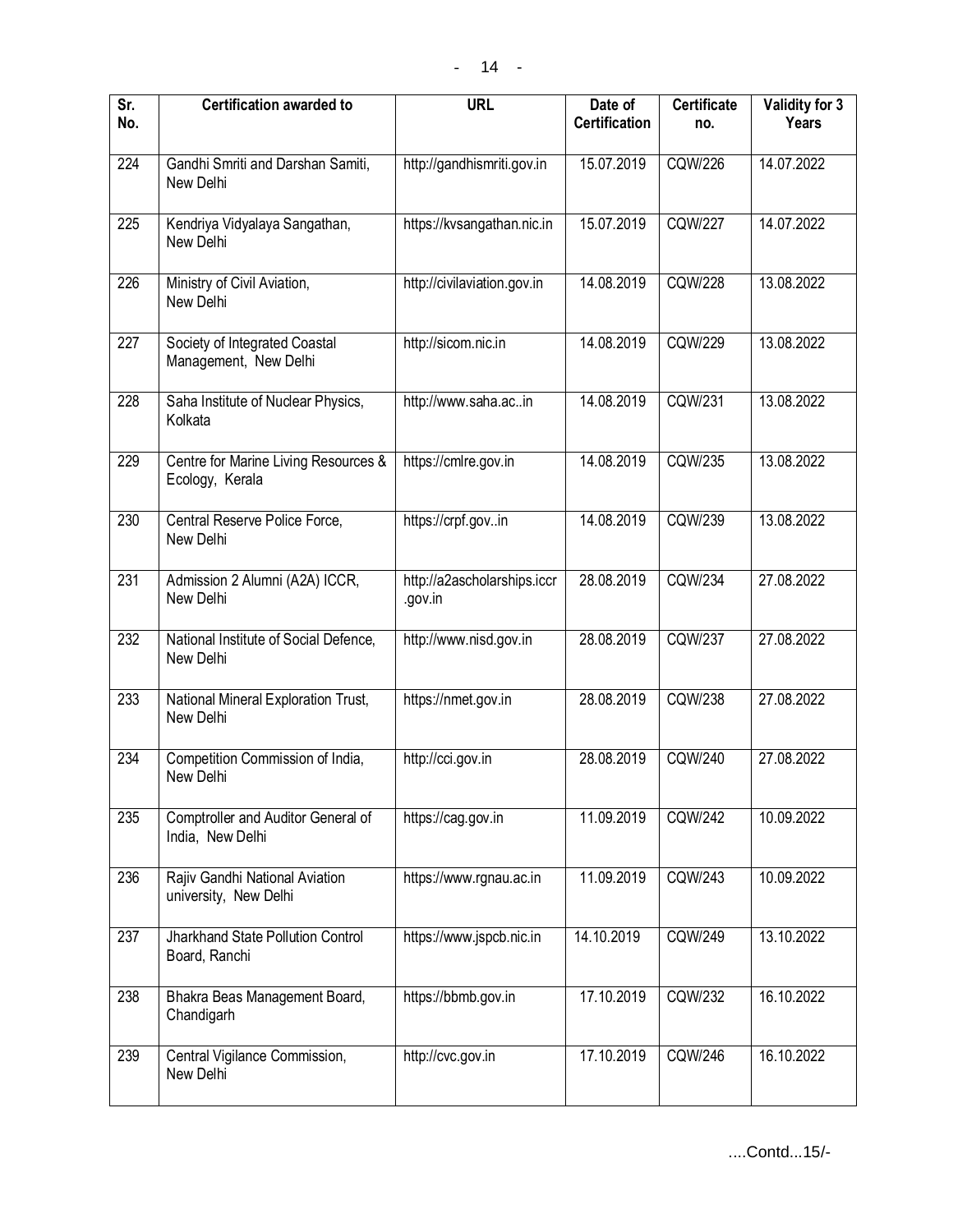| $\overline{\mathsf{Sr.}}$<br>No. | <b>Certification awarded to</b>                                              | <b>URL</b>                            | Date of<br><b>Certification</b> | <b>Certificate</b><br>no. | Validity for 3<br>Years |
|----------------------------------|------------------------------------------------------------------------------|---------------------------------------|---------------------------------|---------------------------|-------------------------|
| 240                              | Ministry of Parliamentary Affairs,<br>New Delhi                              | http://mpa.gov.in                     | 17.10.2019                      | <b>CQW/247</b>            | 16.10.2022              |
| 241                              | Department of Land Resources,<br>New Delhi                                   | https://www.dolr.gov.in               | 17.10.2019                      | <b>CQW/248</b>            | 16.10.2022              |
| 242                              | Directorate General of Foreign Trade,<br>New Delhi                           | https://dgft.gov.in                   | 17.10.2019                      | CQW/250                   | 16.10.2022              |
| 243                              | Central Pollution Control Board,<br>Delhi                                    | https://www.cpcb.nic.in               | 17.10.2019                      | <b>CQW/252</b>            | 16.10.2022              |
| 244                              | Central Secretariat Library,<br>Delhi                                        | http://csl.nic.in                     | 11.11.2019                      | <b>CQW/253</b>            | 10.11.2022              |
| $\overline{245}$                 | ICAR-Indian Veterinary Research<br>Institute, Bareilly, U.P.                 | http://ivri.nic.in                    | 11.11.2019                      | <b>CQW/254</b>            | 10.11.2022              |
| 246                              | Oil India Limited,<br>Assam                                                  | https://www.oilindia.nic.in           | 22.11.2019                      | <b>CQW/244</b>            | 21.11.2022              |
| 247                              | Ordnance Factory Board,<br>Kolkata                                           | https://ofb.gov.in                    | 22.11.2019                      | <b>CQW/255</b>            | 21.11.2022              |
| 248                              | Principal Controller of Defence<br>Accounts (Western Command),<br>Chandigarh | https://www.pcdawc.gov.in             | 22.11.2019                      | <b>CQW/256</b>            | 21.11.2022              |
| 249                              | Department of Defence Production,<br>New Delhi                               | https://makeinindiadefenc<br>e.gov.in | 22.11.2019                      | <b>CQW/257</b>            | 21.11.2022              |
| 250                              | North Eastern Electric Power<br>Corporation Limited,<br>Shillong             | https://neepco.co.in                  | 22.11.2019                      | <b>CQW/258</b>            | 21.11.2022              |
| 251                              | Ministry of Home Affairs<br>New Delhi                                        | https://mha.gov.in                    | 03.12.2019                      | CQW/233                   | 02.12.2022              |
| 252                              | National Commission for Protection<br>of Child Rights,<br>New Delhi          | http://ncpcr.gov.in                   | 10.12.2019                      | CQW/241                   | 09.12.2022              |
| 253                              | Cabinet Secretariat,<br>New Delhi                                            | https://www.cabsec.gov.in             | 17.01.2020                      | <b>CQW/259</b>            | 16.01.2023              |
| 254                              | Rashtriya Ispat Nigam,<br>New Delhi                                          | https://www.vizagsteel.co<br>m        | 17.01.2020                      | <b>CQW/260</b>            | 16.01.2023              |
| 255                              | National Council for Promotion of<br>Urdu language,<br>New Delhi             | https://www.urducouncil.ni<br>c.in    | 30.01.2020                      | CQW/261                   | 29.01.2023              |

....Contd...16/-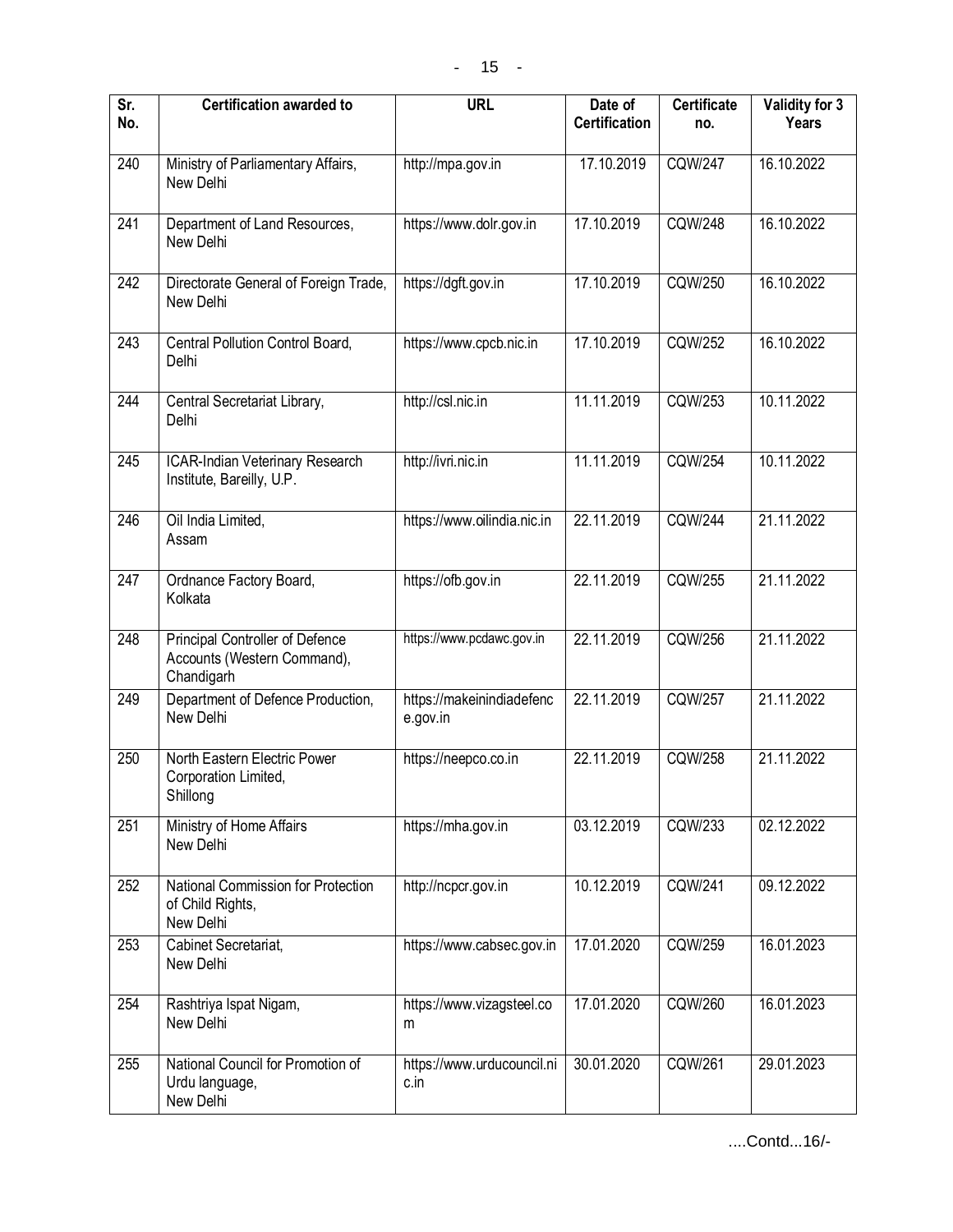| Sr.<br>No.       | <b>Certification awarded to</b>                                                    | <b>URL</b>                              | Date of<br><b>Certification</b> | <b>Certificate</b><br>no. | Validity for 3<br>Years |
|------------------|------------------------------------------------------------------------------------|-----------------------------------------|---------------------------------|---------------------------|-------------------------|
| 256              | Ali Yavar Jung National Institute of<br>Speech and Hearing Disabilities,<br>Mumbai | http://ayjnihh.nic.in                   | 11.02.2020                      | CQW/262                   | 10.02.2023              |
| 257              | Bureau of Naviks,<br>Mumbai                                                        | https://buvik.gov.in                    | 11.02.2020                      | <b>CQW/263</b>            | 10.02.2023              |
| 258              | Central Depository Services (India)<br>Limited, Mumbai                             | https://www.evotingindia.c<br>om        | 24.02.2020                      | <b>CQW/251</b>            | 23.02.2023              |
| 259              | <b>National Securities Depository</b><br>Limited, Mumbai                           | https://www.evoting.nsdl.c<br>om        | 27.02.2020                      | <b>CQW/264</b>            | 26.02.2023              |
| 260              | Cochin Port Trust,<br>Kochi                                                        | https://cochinport.gov.in               | 27.02.2020                      | <b>CQW/265</b>            | 26.02.2023              |
| $\overline{261}$ | Department of Horticulture and Food<br>Processing, Lucknow                         | http://uphorticulture.gov.in            | 15.07.2020                      | <b>CQW/266</b>            | 14.07.2023              |
| 262              | Homoeopathic Pharmacopeia<br>Laboratory, Ghaziabad                                 | http://www.hplism.nic.in                | 24.07.2020                      | <b>CQW/267</b>            | 23.07.2023              |
| 263              | GreenE,<br>New Delhi                                                               | http://greene.gov.in                    | 10.07.2020                      | <b>CQW/269</b>            | 09.07.2023              |
| 264              | <b>National Sports University</b><br>New Delhi                                     | https://www.nsu.ac.ijn                  | 27.08.2020                      | <b>CQW/268</b>            | 26.08.2023              |
| 265              | <b>Forest Department</b><br>Manipur                                                | https://forest.manipurfores<br>t.gov.in | 11.09.2020                      | CQW/270                   | 10.09.2023              |
| 266              | Delhi Electricity Regulatory<br>Commission (DERC),<br>New Delhi                    | http://derc.gov.in                      | 01.02.2021                      | <b>CQW/271</b>            | 31.01.2024              |
| 267              | <b>Bhopal Memorial Hospital &amp;</b><br>Research Centre,<br>Bhopal                | http://bmhrc.ac.in                      | 06.04.2021                      | CQW/273                   | 05.04.2024              |
| 268              | Government of Odisha,<br><b>Bhubaneswar</b>                                        | https://odisha.gov.in                   | 15.06.2021                      | <b>CQW/275</b>            | 14.06.2024              |
| 269              | Indian Coast Guard,<br>New Delhi                                                   | https://indiancoastguard.g<br>ov.in     | 15.06.2021                      | <b>CQW/276</b>            | 14.06.2024              |
| 270              | Directorate of Standardisation,<br>New Delhi                                       | https://www.ddpdos.gov.in               | 15.06.2021                      | <b>CQW/277</b>            | 14.06.2024              |
| 271              | Central Industrial Security Force,<br>New Delhi                                    | https://www.cisf.gov.in                 | 15.06.2021                      | <b>CQW/279</b>            | 14.06.2024              |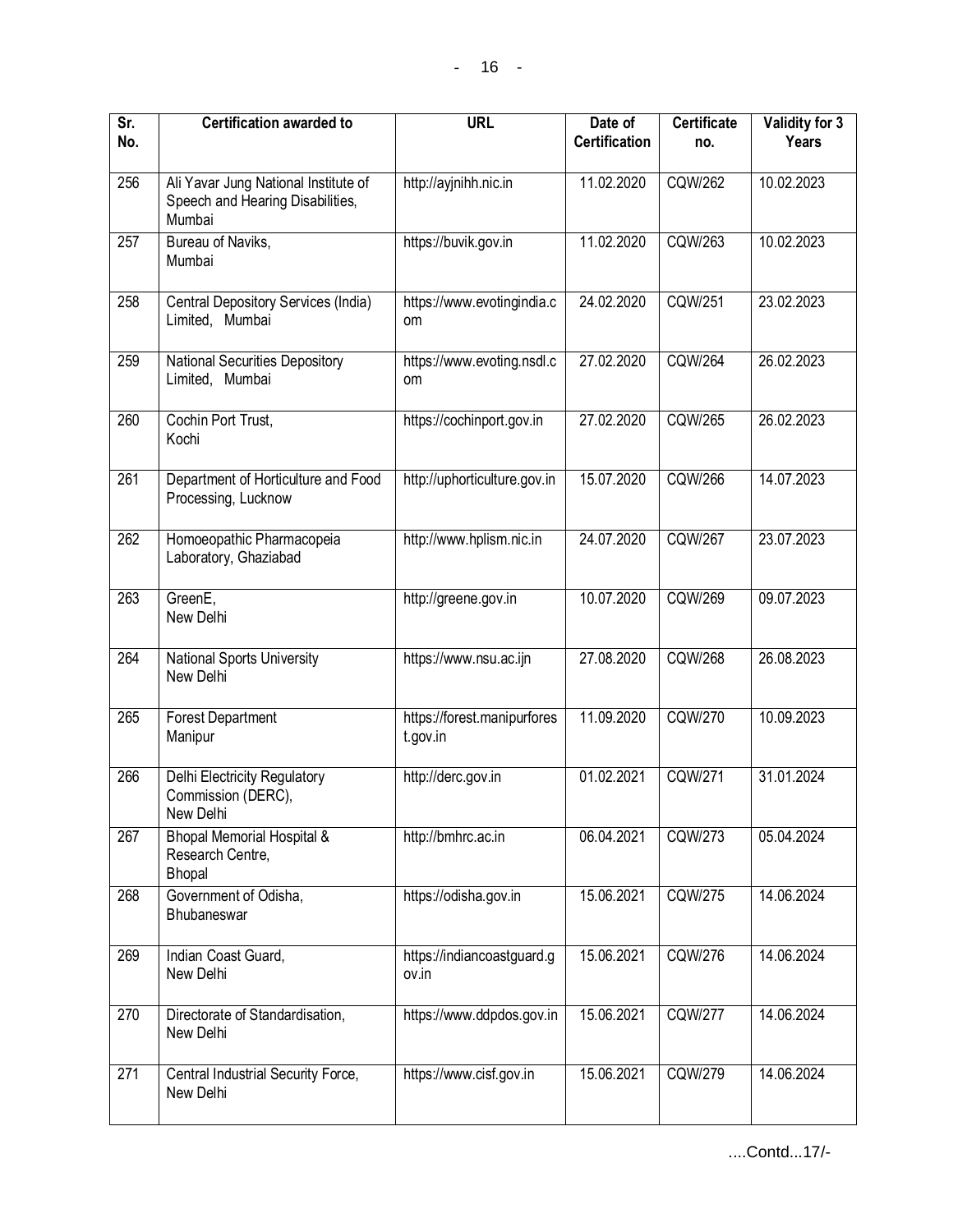| Sr.<br>No. | <b>Certification awarded to</b>                                                                             | <b>URL</b>                                   | Date of<br><b>Certification</b> | <b>Certificate</b><br>no. | Validity for 3<br>Years |
|------------|-------------------------------------------------------------------------------------------------------------|----------------------------------------------|---------------------------------|---------------------------|-------------------------|
| 272        | Ministry of Road Transport &<br>Highways,<br>New Delhi                                                      | https://morth.nic.in                         | 15.06.2021                      | CQW/280                   | 14.06.2024              |
| 273        | Central Institute of Petrochemicals<br>Engineering & Technology (CIPET),<br>Chennai                         | https://www.cipet.gov.in                     | 01.07.2021                      | <b>CQW/274</b>            | 30.06.2024              |
| 274        | Heavy Water Board,<br>Mumbai                                                                                | https://www.hwb.gov.in                       | 07.07.2021                      | <b>CQW/282</b>            | 06.07.2024              |
| 275        | Shri Lal Bahadur Shastri National<br>Sanskrit University,<br>New Delhi                                      | https://www.slbsrsv.ac.in                    | 20.07.2021                      | <b>CQW/278</b>            | 19.07.2024              |
| 276        | Department of School Education &<br>Literacy, New Delhi                                                     | https://dsel.education.gov.<br>in.           | 10.08.2021                      | <b>CQW/281</b>            | 09.08.2024              |
| 277        | Bureau of Indian Standards,<br>New Delhi                                                                    | https://bis.gov.in                           | 10.08.2021                      | <b>CQW/284</b>            | 09.08.2024              |
| 278        | National Institute of Empowerment of<br>Persons with Multiple Disabilities<br>(NIEPMD) DIYANGJAN<br>Chennai | http://www.niepmd.tn.nic.in                  | 01.10.2021                      | <b>CQW/272</b>            | 30.09.2024              |
| 279        | Syama Prasad Mookerjee Port<br>Kolkata                                                                      | https://smartportkolkata.shi<br>pping.gov.in | 04.10.2021                      | <b>CQW/285</b>            | 03.10.2024              |
| 280        | <b>Tribal Co-operative Marketing</b><br>Development Federation of India<br>Limited, New Delhi               | https://trifed.tribal.gov.in                 | 29.09.2021                      | <b>CQW/283</b>            | 28.09.2024              |
| 281        | Ministry of Education,<br>New Delhi                                                                         | https://www.education.gov.<br>in             | 16.11.2021                      | CQW/289                   | 15.11.2024              |
| 282        | Defence Research & Development<br>Organisation, New Delhi                                                   | https://www.drdo.gov.in                      | 17.11.2021                      | <b>CQW/287</b>            | 16.11.2024              |
| 283        | e-Transaction, Aggregation and<br>Analysis Layer, NIC,<br>New Delhi                                         | https://etaal.gov.in                         | 23.11.2021                      | <b>CQW/288</b>            | 22.11.2024              |
| 284        | Space Applications Centre,<br>Ahmedabad                                                                     | https://www.sac.gov.in                       | 30.11.2021                      | <b>CQW/286</b>            | 29.11.2024              |
| 285        | Bigshare Services Pvt. Ltd.,<br>Mumbai                                                                      | https://ivote.bigshareonline<br>.com         | 16.12.2021                      | CQW/291                   | 15.12.2024              |
| 286        | Dattopant Thengadi National Board<br>for Workers Education &<br>Development, New Delhi                      | http://cbwe.gov.in                           | 03.02.2022                      | <b>CQW/295</b>            | 02.02.2025              |
| 287        | KFin Technologies Pvt. Ltd.,<br>Hyderabad                                                                   | https://evoting.kfintech.co<br>m             | 11.02.2022                      | <b>CQW/296</b>            | 10.02.2025              |